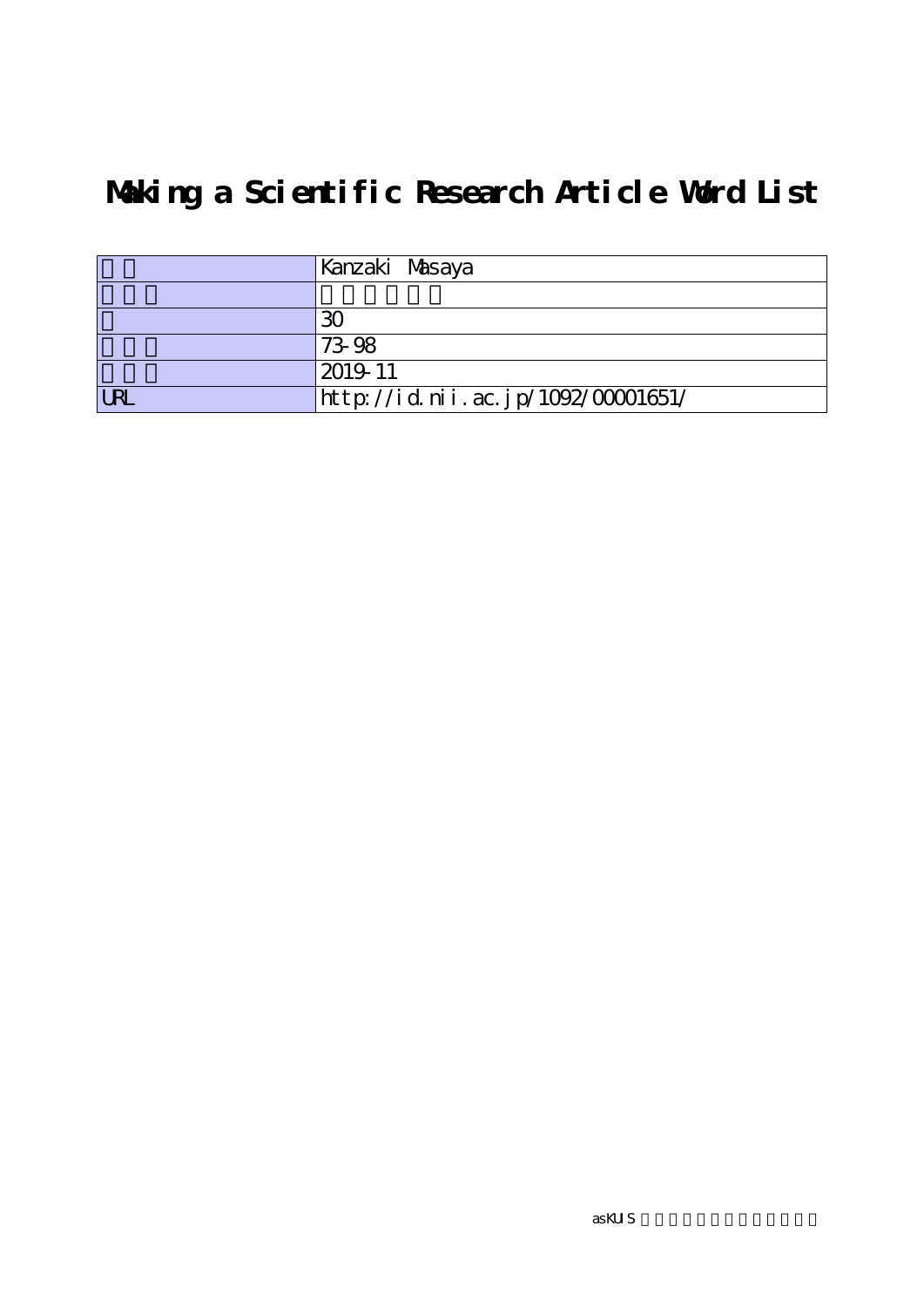# **Making a Scientific Research Article Word List**

## **Masaya Kanzaki**

#### **Abstract**

This study created the Scientific Research Article Word List (SRAWL) out of the titles and abstracts of scientific research articles. The purpose of the list is to show scientists who are not native speakers of English what words they need to learn in order to handle scientific research articles in English. When scientists are determining whether or not a research article is worth reading, they look at the title first and then the abstract. Therefore, it is helpful if they learn words that are frequently used in these two parts. In order to make a list of such words, the titles and abstracts of 12,968 research articles and reports, published in *Science* between 2000 and 2016, were collected to create a corpus of 1.7 million words. Lexical coverage and word frequency were then investigated. The most frequent 7,850 lemmas appeared 13 times or more in the corpus and accounted for 94.75% of the total tokens. By excluding proper nouns, marginal words, and abbreviations from them, a list of 6,947 lemmas was created. The list was divided into four sublists according to the degrees of importance so that users will know which groups of words are more important than others.

Scientists need to read scientific research articles in English in order to keep up with the latest developments in their fields, even if their first language is not English, as the vast majority of such articles are published in English. At the same time, scientists are busy people, and so they have to be selective in choosing which articles to read. When they are deciding whether or not to read an article, they look at the title first. If they find it interesting and relevant to their needs, they look at the abstract next. This selection process would be easier, however, if they knew the words that most frequently appear in these two parts of articles. The purpose of this study was to make a list of such words.

Frequency of occurrence is the vital factor in choosing words for a word list. It has long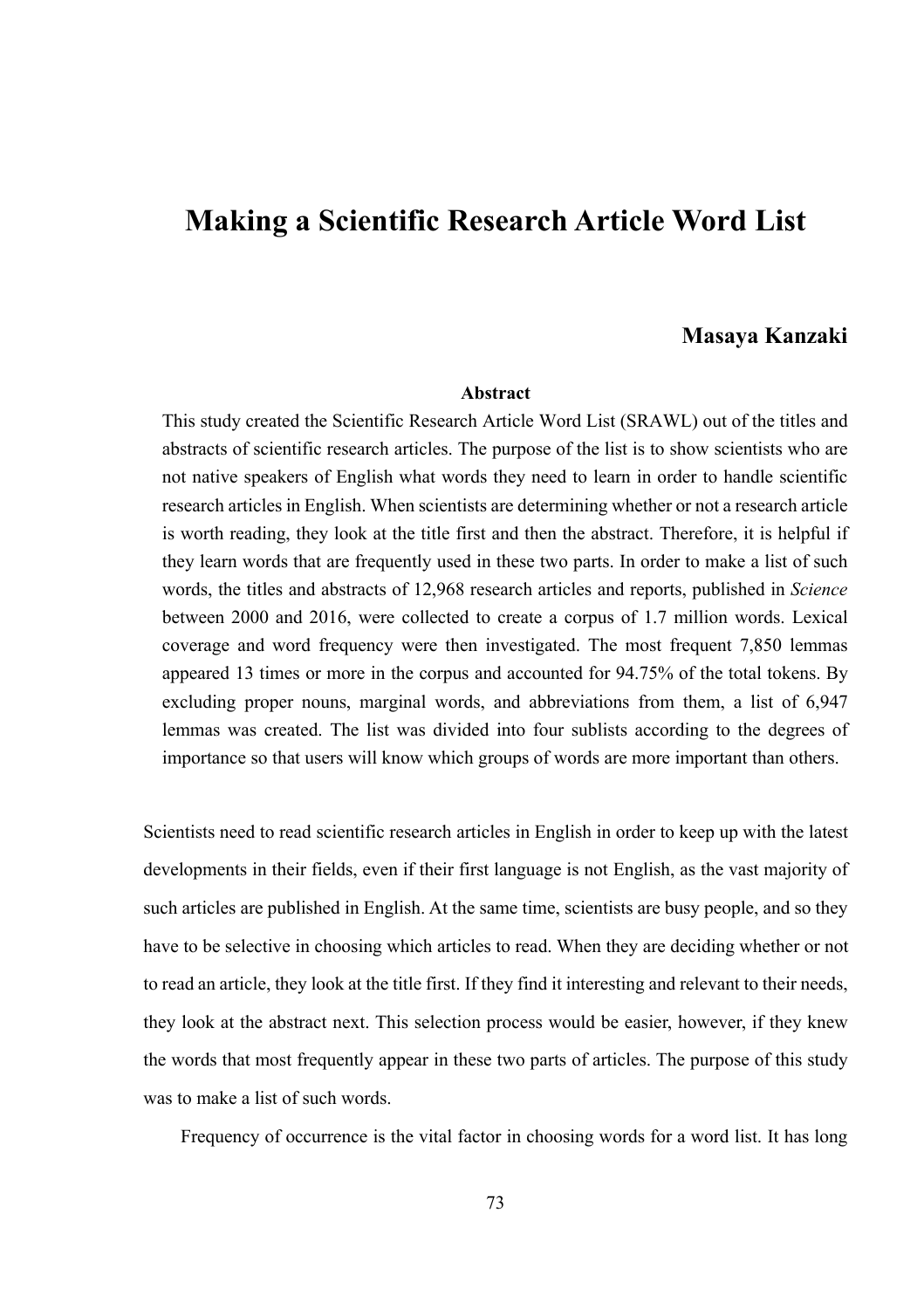been known that frequency varies widely from word to word. Zipf (1949) described the mathematical relationship between the frequency of a word and its rank on a frequency table; the frequency is inversely proportional to its rank. Nation and Webb (2011) emphasized the relevance of this law, known as Zipf's Law, in vocabulary learning:

What Zipf's Law describes is that there is a small number of very frequent items that cover a very large proportion of the text, and there is a very large number of infrequent items that cover only a small proportion of the text. Clearly, learning the frequent items first will be of great benefit to learners. (p. 132)

Following this line of thought, the study identified high-frequency words in the titles and abstracts of scientific research articles in order to make the Scientific Research Article Word List (SRAWL).

## **Method**

#### **Materials**

The scientific journal used in this study was *Science*, which had the second highest impact factor after *Nature* among journals that cover the full range of scientific disciplines. *Science* was chosen over *Nature* because its online archive was well maintained and easy to navigate. *Science* is published weekly, and each issue has one to five research articles and 10 to 15 reports, which are shorter versions of research articles. Table 1 shows the numbers of research articles and reports published between 2000 and 2016, from which titles and abstracts were collected to create a scientific research article corpus (SRAC). The total number of research articles and reports published during those 17 years was 12,968.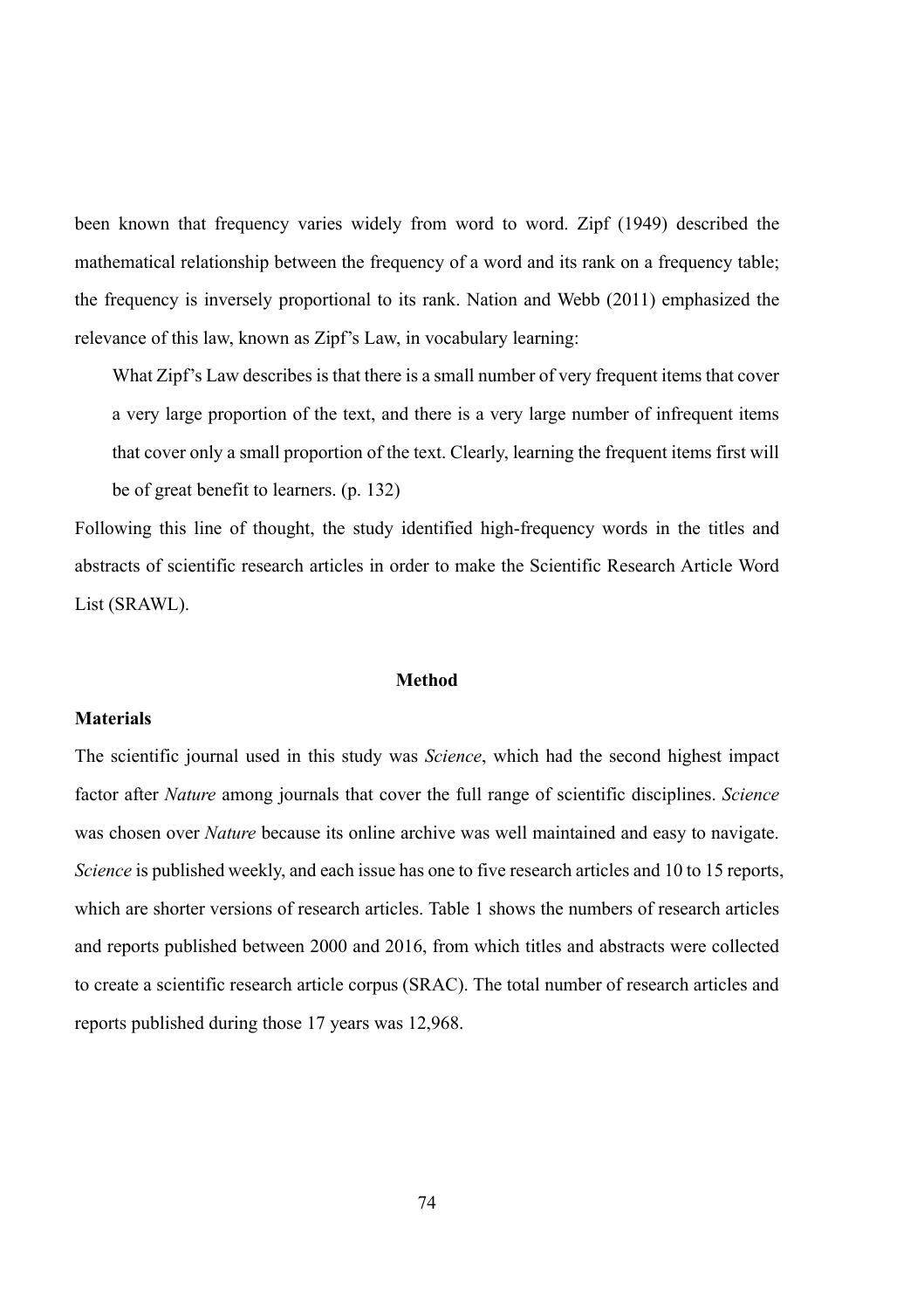## Table 1

| Year  | Number |
|-------|--------|
| 2000  | 772    |
| 2001  | 793    |
| 2002  | 797    |
| 2003  | 771    |
| 2004  | 767    |
| 2005  | 749    |
| 2006  | 771    |
| 2007  | 758    |
| 2008  | 758    |
| 2009  | 778    |
| 2010  | 761    |
| 2011  | 792    |
| 2012  | 737    |
| 2013  | 749    |
| 2014  | 750    |
| 2015  | 710    |
| 2016  | 755    |
| Total | 12,968 |

*Research Articles and Reports Published in Science (2000-2016)* 

The SRAC was made by digitally copying the titles and abstracts from the online issues of the journal and pasting them one at a time into an MS Excel spreadsheet. The total number of tokens in the SRAC was 1,682,195.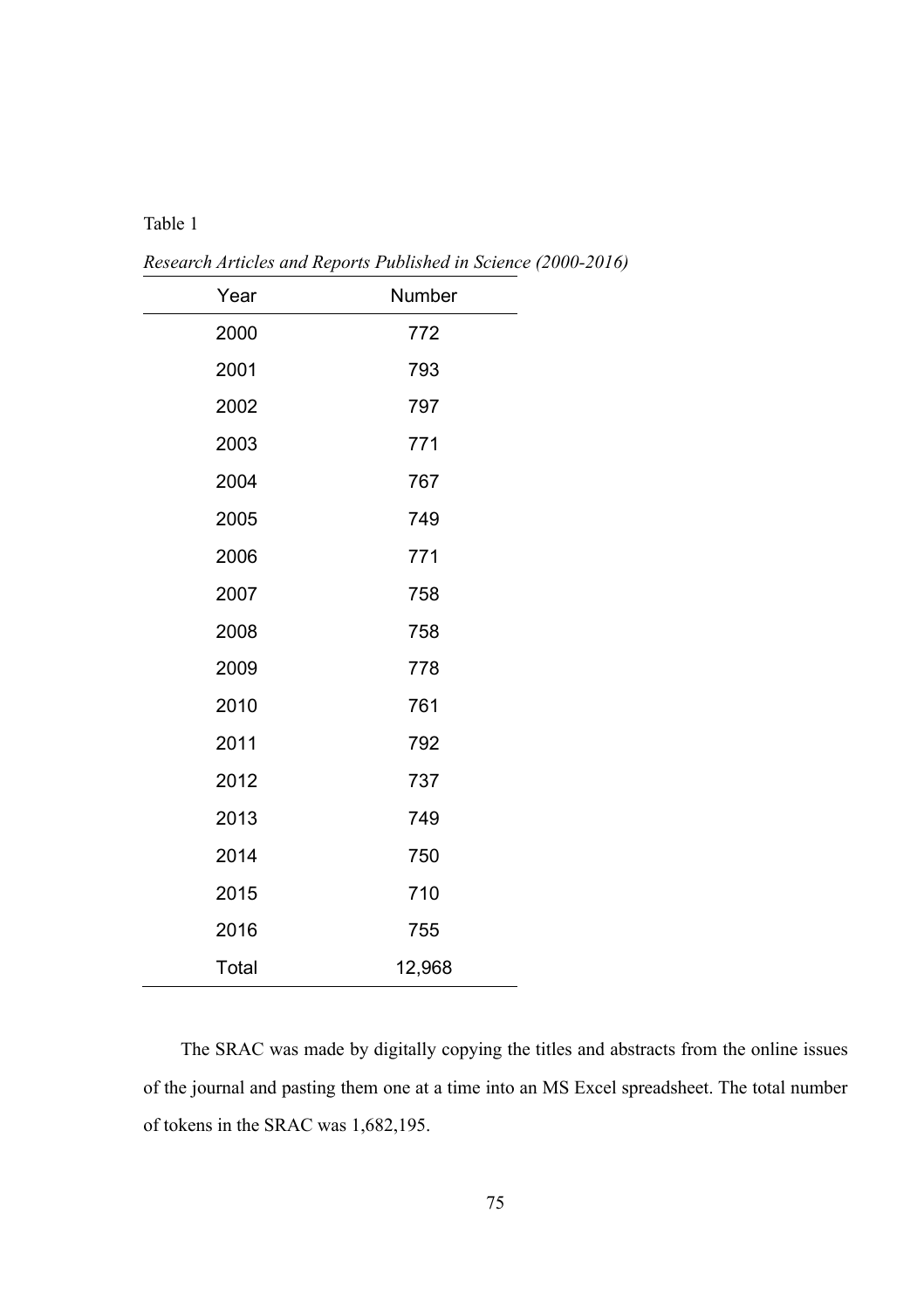Two vocabulary analysis software programs were used. One is AntWordProfiler, designed to perform vocabulary profiling. It compares a text against a set of vocabulary lists and generates vocabulary statistics and frequency information. The other is AntConc, which has multiple functions that support corpus linguistics research. The word list function of the program was used in this study to generate a lemmatized list.

## **Unit of Counting**

There are different word counting units, and depending on the purpose of a word list, a suitable unit needs to be chosen. Bauer and Nation (1993) suggested seven levels of word families, each of which can be used as a unit of counting. Table 2 summarizes the criteria for the seven levels.

## Table 2

| Criteria                                                                                                                                                                                                                                                                                                                                                                                                                                                              |
|-----------------------------------------------------------------------------------------------------------------------------------------------------------------------------------------------------------------------------------------------------------------------------------------------------------------------------------------------------------------------------------------------------------------------------------------------------------------------|
| A different form is a different word. Capitalization is ignored.                                                                                                                                                                                                                                                                                                                                                                                                      |
| Regularly inflected words are part of the same family. The inflectional<br>categories are: plural; third person singular present tense; past tense;<br>past participle; -ing; comparative; superlative; possessive.                                                                                                                                                                                                                                                   |
| -able, -er, -ish, -less, -ly, -ness, -th, -y, non-, un-, all with restricted uses                                                                                                                                                                                                                                                                                                                                                                                     |
| -al, -ation, -ess, -ful, -ism, -ist, -ity, -ize, -ment, -ous, in-, all with restricted<br>uses                                                                                                                                                                                                                                                                                                                                                                        |
| -age (leakage), -al (arrival), -ally (idiotically), -an (American), -ance<br>(clearance), -ant (consultant), -ary (revolutionary), -atory (confirmatory),<br>-dom (kingdom; officialdom), -eer (black marketeer), -en (wooden), -en<br>(widen), -ence (emergence), -ent (absorbent), -ery (bakery; trickery),<br>-ese (Japanese; officialese), -esque (picturesque), -ette (usherette;<br>roomette), -hood (childhood), -i (Israeli), -ian (phonetician; Johnsonian), |
|                                                                                                                                                                                                                                                                                                                                                                                                                                                                       |

## *Summary of the Bauer and Nation (1993) Levels*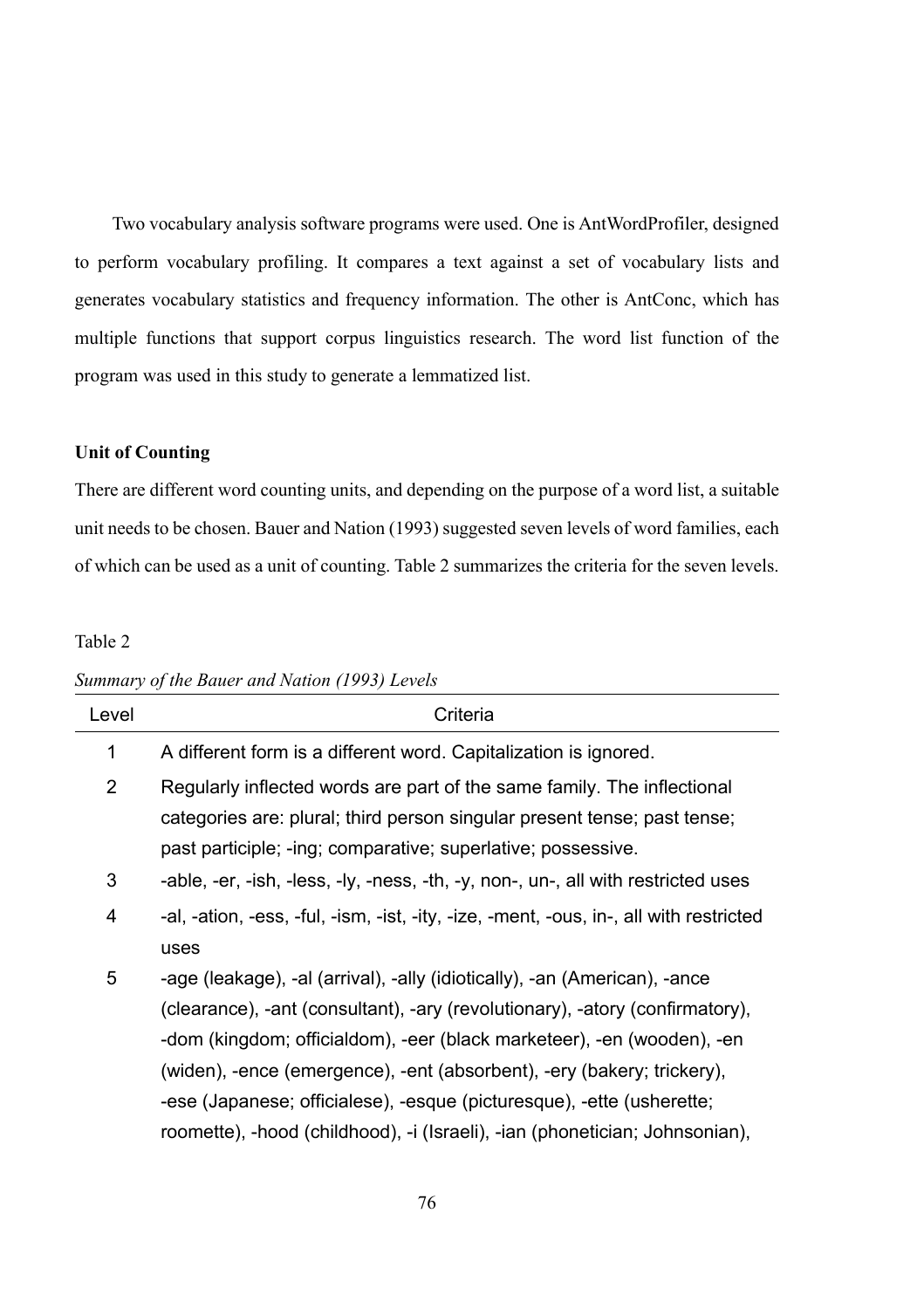-ite (Paisleyite; also chemical meaning), -let (coverlet), -ling (duckling), -ly (leisurely), -most (topmost), -ory (contradictory), -ship (studentship), -ward (homeward), -ways (crossways), -wise (endwise; discussion-wise), anti- (anti-inflation), ante- (anteroom), arch- (archbishop), bi- (biplane), circum- (circumnavigate), counter- (counter-attack), en- (encage; enslave), ex- (ex-president), fore- (forename), hyper- (hyperactive), inter- (inter-African, interweave), mid- (mid-week), mis- (misfit), neo- (neocolonialism), post- (post-date), pro- (pro-British), semi- (semi-automatic), sub- (subclassify; subterranean), un- (untie; unburden)

- 6 -able, -ee, -ic, -ify, -ion, -ist, -ition, -ive, -th, -y, pre-, re-
- 7 Classical roots and affixes

*Note.* Adapted from *Making and Using Word Lists for Language Learning and Testing*  (p. 27) by I. S. P. Nation, 2016, Amsterdam: John Benjamins.

Note that the Level 1 word families are the same as "types," and the Level 2 word families are the same as "lemmas." Also, the term "word families" customarily refers to the Level 6 word families in the literature, and this study follows the convention.

Some of the influential word lists, such as West's (1953) General Service List (GSL), Coxhead's (2000) Academic Word List (AWL), and Nation's (2017) BNC/COCA Lists, use word families as the unit of counting. One could argue that the word family is an appropriate level of counting if a list is intended to assist receptive use. This is because once one member of a word family is learned, the learner can guess the meanings of the other members when they see them. However, some researchers have expressed doubts about this assumption, arguing that EFL learners do not have sufficient knowledge about affixes to do so (e.g., Ward, 2009; Ward & Chuenjundaeng, 2009). McLean (2018) found that Japanese EFL learners do not comprehend inflectional and derivational forms of words even when they know the base forms, suggesting that the word family is not an appropriate unit of counting for them.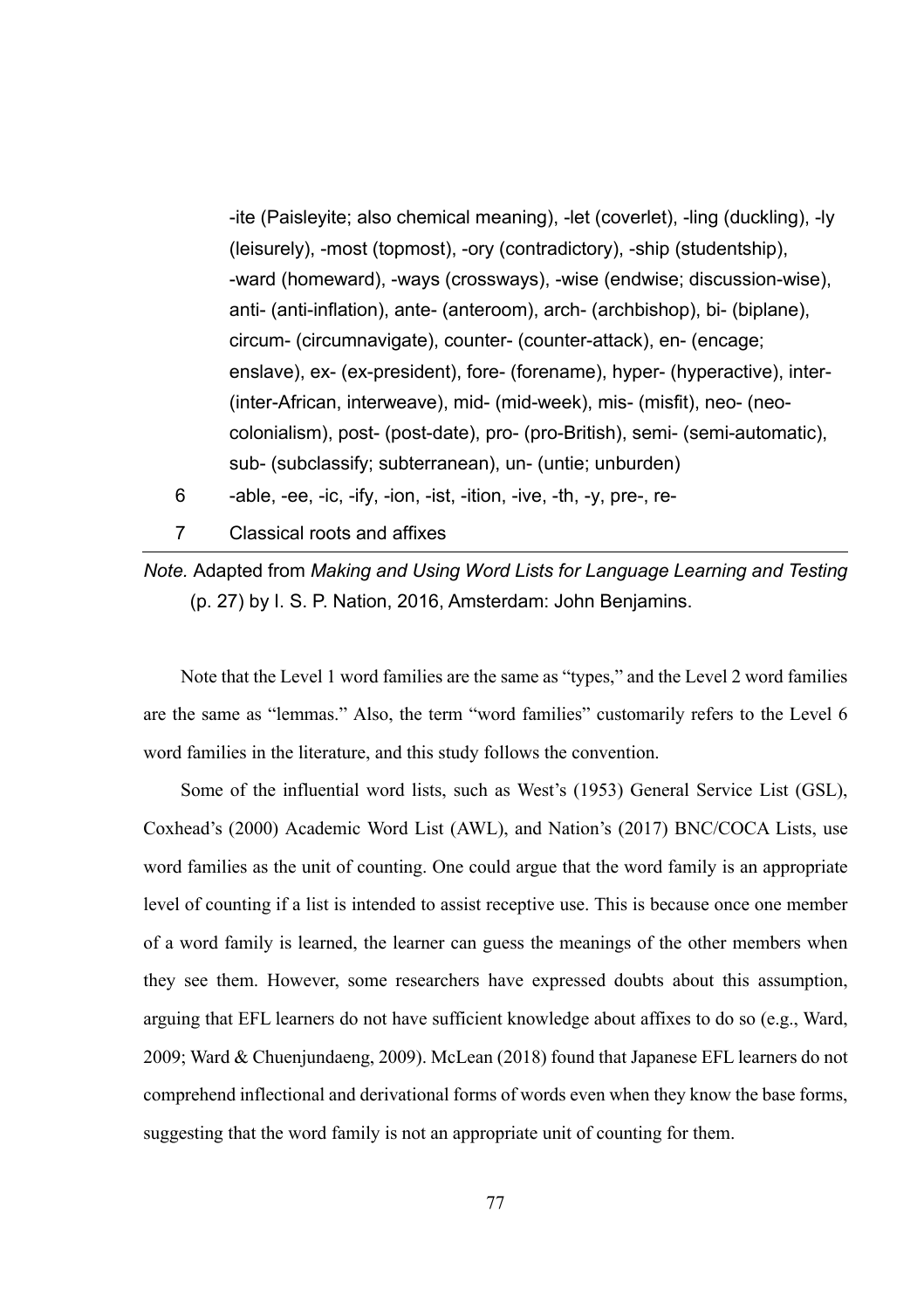Some newer lists, such as Brezina and Gablasova's (2013) New General Service List, Gardner and Davies's (2014) Academic Vocabulary List (AVL), Browne's (2014) New General Service List, and Lei and Liu's (2016) Medical Academic Vocabulary List (MAVL), use lemmas as the unit of counting. A lemma consists of the headword and its inflectional forms only, and therefore it is more suitable for low proficiency learners than the word family. Furthermore, English dictionaries are organized based on lemmas, and therefore learners are familiar with grouping words by lemmas. Since the target users of the SRAWL include scientists with low English proficiency who lack knowledge about affixes, the lemma was chosen as the unit of counting for the SRAWL.

Note that AntConc treats words with the same spelling as the same word. For example, the noun *work* and the verb *work* are counted as the same lemma, although strictly speaking they belong to different lemmas because they are different parts of speech. A distinctive term for a lemma without the part of speech restriction is "flemma," which was introduced in 2014 and has not yet been widely used outside of the vocabulary research literature. The word "lemma" is used to mean "flemma" in this study.

Another issue concerning the lemma is that lemma counting in this study was restricted by the lemma list used with AntConc. The edited version of the Someya English lemma list, available on Laurence Anthony's Website and containing 39,296 tokens in 14,189 lemma groups, was used in conjunction with AntConc to count lemmas. Although the lemma list is sufficiently large to lemmatize most of the words in the SRAC, there are a few words that are not in the list. Such words were not grouped together as lemmas in AntConc output. For example, *acceptor* and *acceptors* should be counted as the same lemma but were counted separately. That is to say, words that are not covered by the lemma list are counted by the type.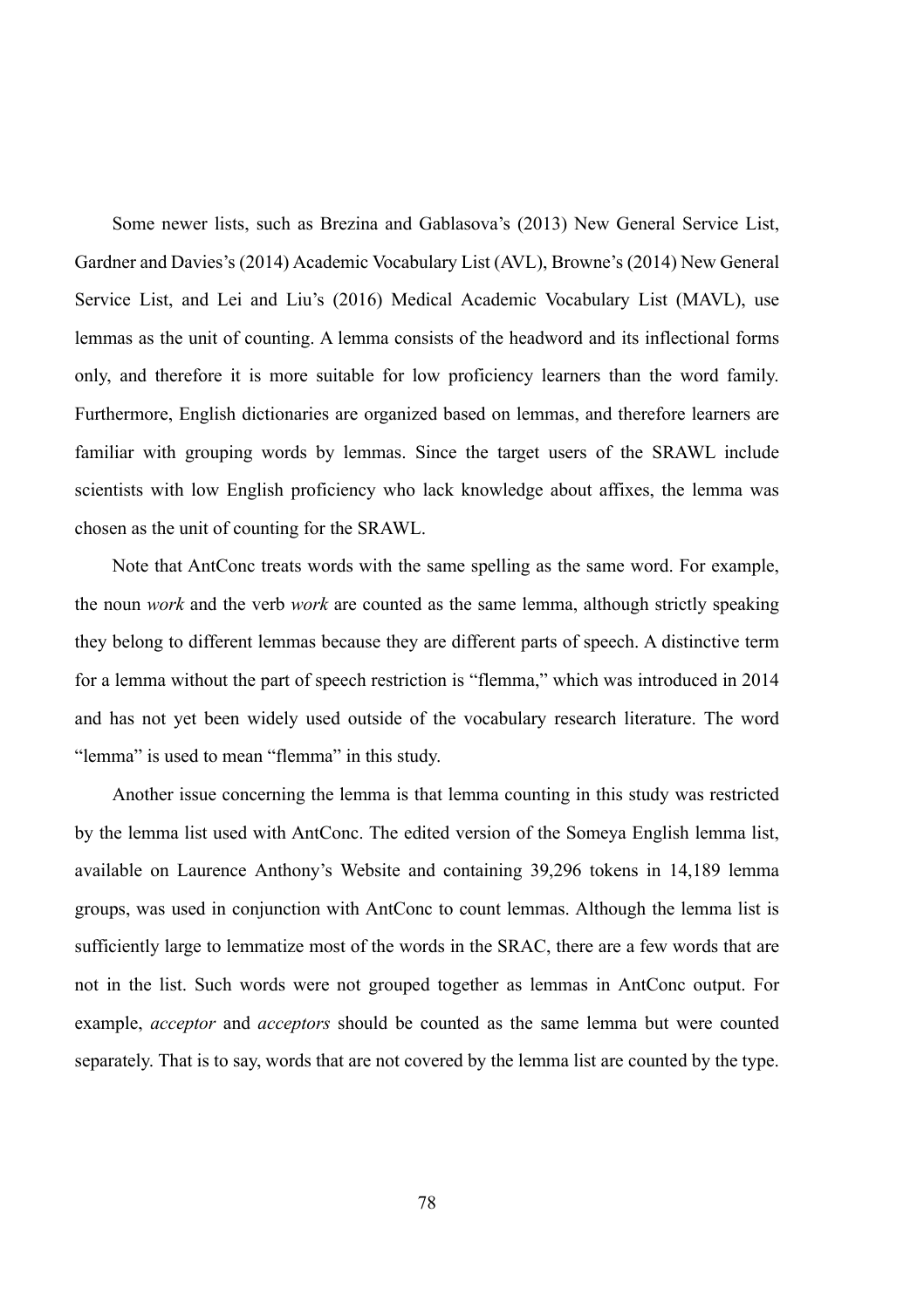#### **Inclusion of a General Vocabulary**

A general vocabulary is usually excluded from a specialized word list. For example, Coxhead (2000) excluded words in the GSL from the AWL, Coxhead and Hirsh (2007) chose words outside the GSL and the AWL for the Science-Specific Word List, and Hsu (2013) omitted the most frequent 3,000 words in the British National Corpus from the Medical Word List.

Some word list creators took a more nuanced approach in dealing with a general vocabulary. Gardner and Davies (2014), for example, included some general high-frequency words in the AVL based on relative frequencies. The criterion was that words must be at least 50% more frequent in the academic corpus than in the non-academic corpus. Moreover, Lei and Liu (2016) applied a special meaning criterion for general high-frequency words when choosing words for the MAVL; as well as being 1.5 times more frequent in the medical academic corpus than in the general corpus, the general high-frequency words in the MAVL had to be in two commonly used medical English dictionaries.

Contrary to these studies, this study took a simpler approach to a general vocabulary; the SRAWL included all the general high-frequency words that were frequent in the SRAC. The rationale behind this decision was that some of the prospective users would be low proficiency learners who have not mastered high-frequency words in general English. Therefore, it was thought to be helpful to include such words in the list. This approach was similar to the one taken by Ward (2009) in the creation of the Basic Engineering List, although he omitted function words from the list.

## **Results and Discussion**

#### **Vocabulary Profile of the SRAC**

Lexical coverage of the SRAC was investigated with AntWordProfiler, first using the GSL and AWL family lists and then the BNC/COCA lists.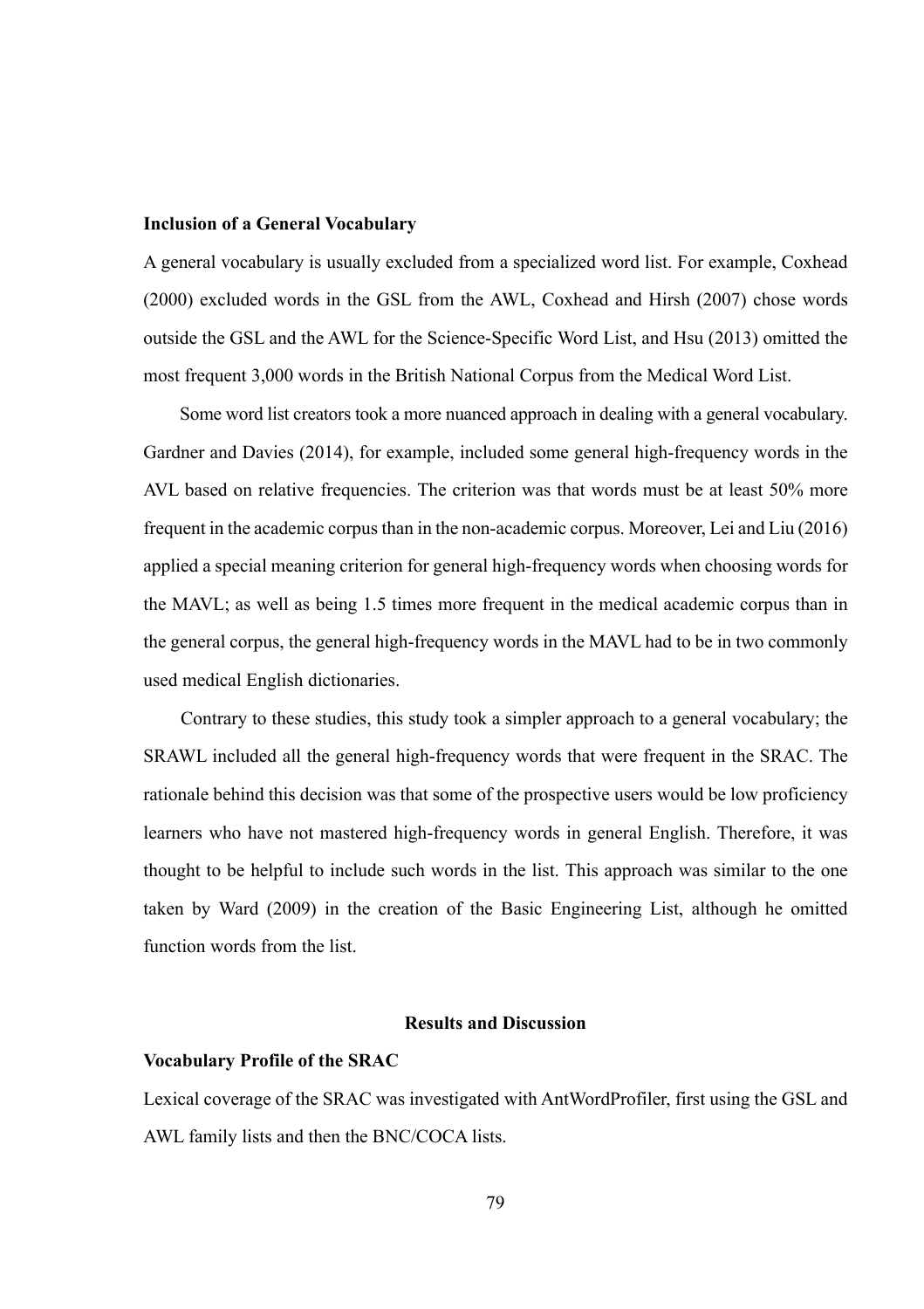AntWordProfiler compares a text against vocabulary lists and shows what percentage of the items in the text are covered by each list. Table 3 shows the percentage, the cumulative coverage, and the number of word families of the first and second 1,000 words of the GSL and the AWL in the SRAC. The coverage of the GSL over the SRAC was 59.03%, comprising 53.53% over the first 1,000 and 5.50% over the second 1,000. The coverage of the AWL was 12.34%. Compared with the coverage figures reported in Coxhead and Hirsh (2007) for their pilot science corpus, the figures for the first and second 1,000 of the GSL were 12.16% and 0.33% lower, respectively. However, the AWL coverage over the SRAC was 3.38% higher than the coverage over Coxhead and Hirsh's science corpus.

The second 1,000 of the GSL has 419 more words than the AWL, but the coverage of the AWL was 6.84% higher.

## Table 3

*Percentage, Cumulative Coverage, and Number of Word Families of the GSL and AWL over the SRAC* 

| Word list        | Percentage (%) | Cumulative coverage (%) | Word families |
|------------------|----------------|-------------------------|---------------|
| GSL 1st 1,000    | 53.53          | 53.53                   | 953           |
| GSL 2nd 1,000    | 5.50           | 59.03                   | 779           |
| <b>AWL 570</b>   | 12.34          | 71.37                   | 557           |
| Not in the lists | 28.63          | 100                     | NA            |

*Note*. The exact numbers of word families contained in the GSL 1st 1,000, GSL 2nd 1,000, and AWL 570 are 998, 988, and 569, respectively. The word *found* is in the GSL 1st 1,000, so it was removed from the AWL.

The SRAC was also examined against the BNC/COCA lists for lexical coverage. Among the 29 BNC/COCA lists, the first 25 contain 1,000 word families each are roughly based on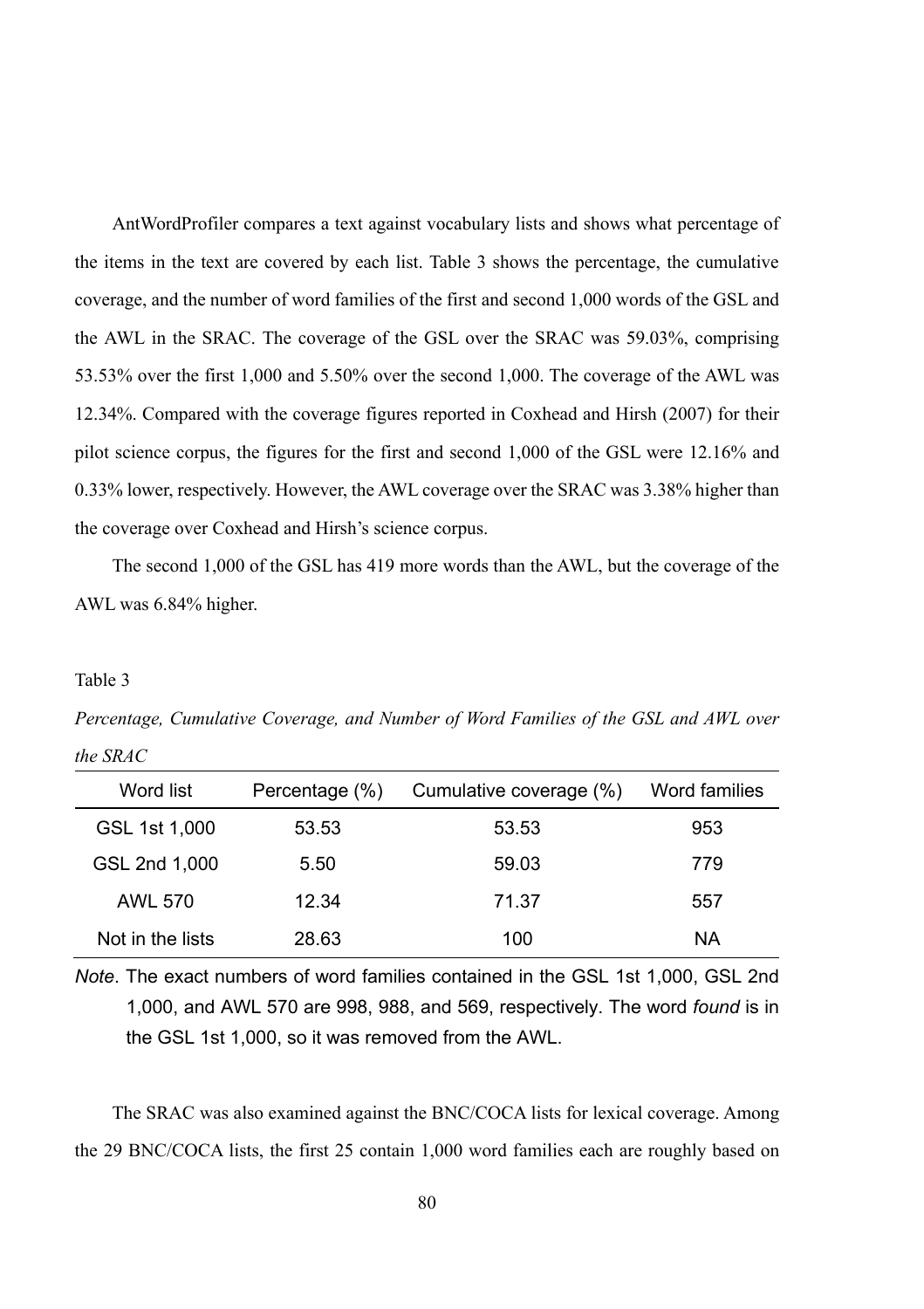frequency; the first list contains the most frequent 1,000 word families, the second contains the next most frequent 1,000, and so on, although some adjustments were made to the first two lists to include some useful words for learners, irrespective of their frequency. The last four lists are of proper nouns, marginal words (e.g., letters of the alphabet), transparent compounds (= compound words whose meanings are clear from the meanings of the parts), and abbreviations, respectively.

Table 4 shows the percentage, the number of word families, and the cumulative coverage of the BNC/COCA lists over the SRAC. The coverage of the first three lists, which consist of general high-frequency words, is low compared to corpora consisting of other types of texts. For example, the coverage of the first three lists over Webb and Rodgers's (2009) movie corpus was 92.39, which is 17.01% higher than the coverage over the SRAC. The words in the SRAC spread across different frequency levels, but this does not mean that the vocabulary load of the SRAC is high. The total number of word families that appeared in the 25 lists is 9,245, which is 1,464 fewer than the figure for Webb and Rodgers's movie corpus. In this respect, the vocabulary load of the SRAC is lower than that of the movie corpus.

| Word list | Percentage (%) | Cumulative coverage (%) | Word families |
|-----------|----------------|-------------------------|---------------|
| 1,000     | 49.18          | 49.18                   | 917           |
| 2,000     | 12.52          | 61.70                   | 853           |
| 3,000     | 13.68          | 75.38                   | 891           |
| 4,000     | 4.00           | 79.38                   | 707           |
| 5,000     | 2.48           | 81.86                   | 632           |
| 6.000     | 1.88           | 83.74                   | 550           |

*Percentage, Cumulative Coverage, and Number of Word Families of the BNC/COCA List over the SRAC*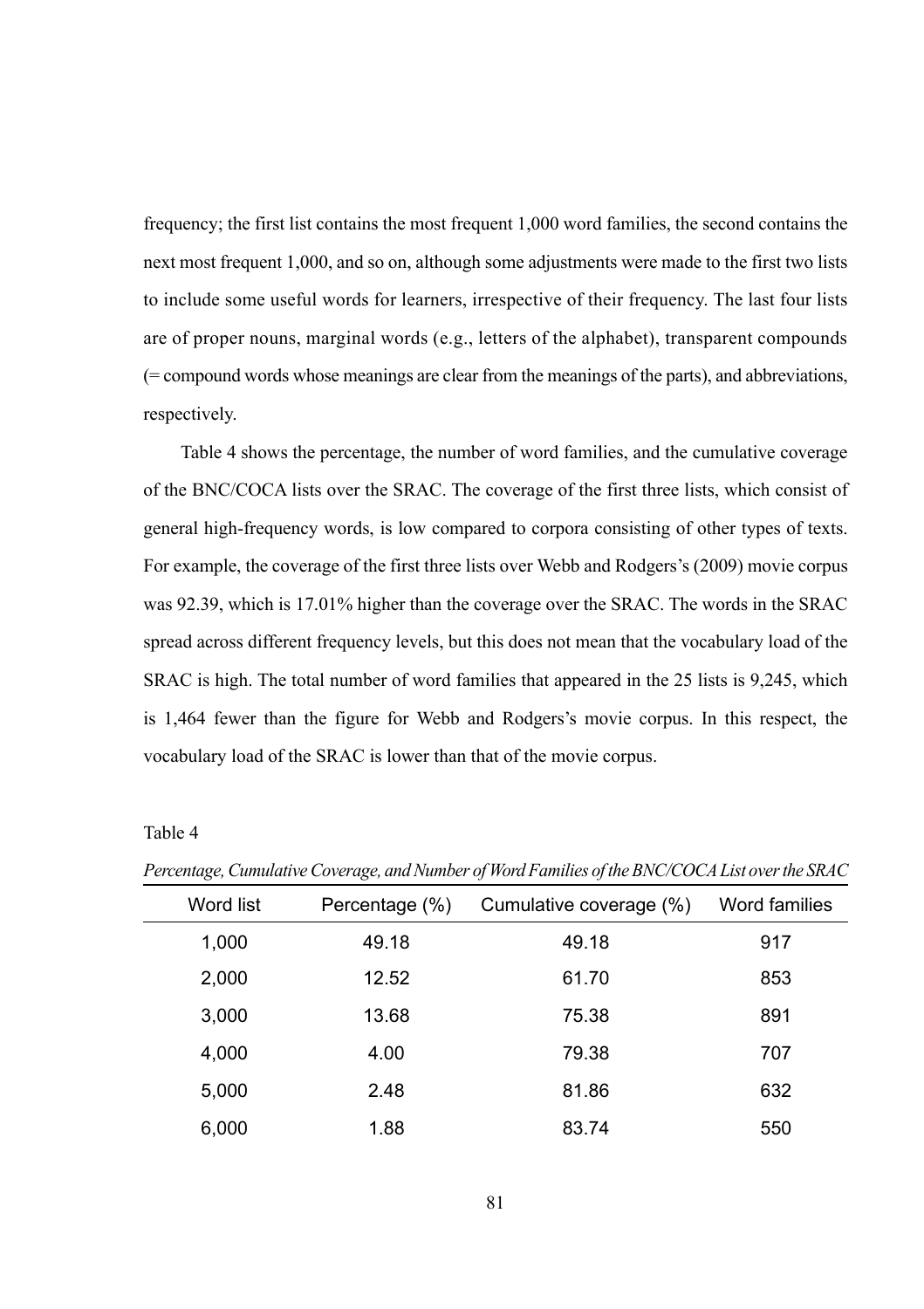| 7,000            | 1.25 | 84.99 | 471 |
|------------------|------|-------|-----|
| 8,000            | 0.91 | 85.90 | 418 |
| 9,000            | 0.58 | 86.48 | 350 |
| 10,000           | 0.47 | 86.95 | 325 |
| 11,000           | 0.46 | 87.41 | 318 |
| 12,000           | 0.38 | 87.79 | 260 |
| 13,000           | 0.49 | 88.28 | 264 |
| 14,000           | 0.45 | 88.73 | 247 |
| 15,000           | 0.43 | 89.16 | 263 |
| 16,000           | 0.42 | 89.58 | 271 |
| 17,000           | 0.25 | 89.83 | 212 |
| 18,000           | 0.25 | 90.08 | 231 |
| 19,000           | 0.24 | 90.32 | 215 |
| 20,000           | 0.20 | 90.52 | 227 |
| 21,000           | 0.12 | 90.64 | 176 |
| 22,000           | 0.07 | 90.71 | 113 |
| 23,000           | 0.08 | 90.79 | 138 |
| 24,000           | 0.03 | 90.82 | 90  |
| 25,000           | 0.07 | 90.89 | 106 |
| PNs              | 1.08 |       |     |
| <b>MWs</b>       | 0.47 |       |     |
| TCs              | 0.41 |       |     |
| ABs              | 0.47 |       |     |
| Not in the lists | 6.71 |       |     |

*Note*. PNs = proper nouns; MWs = marginal words; TCs = transparent compounds; ABs = abbreviations.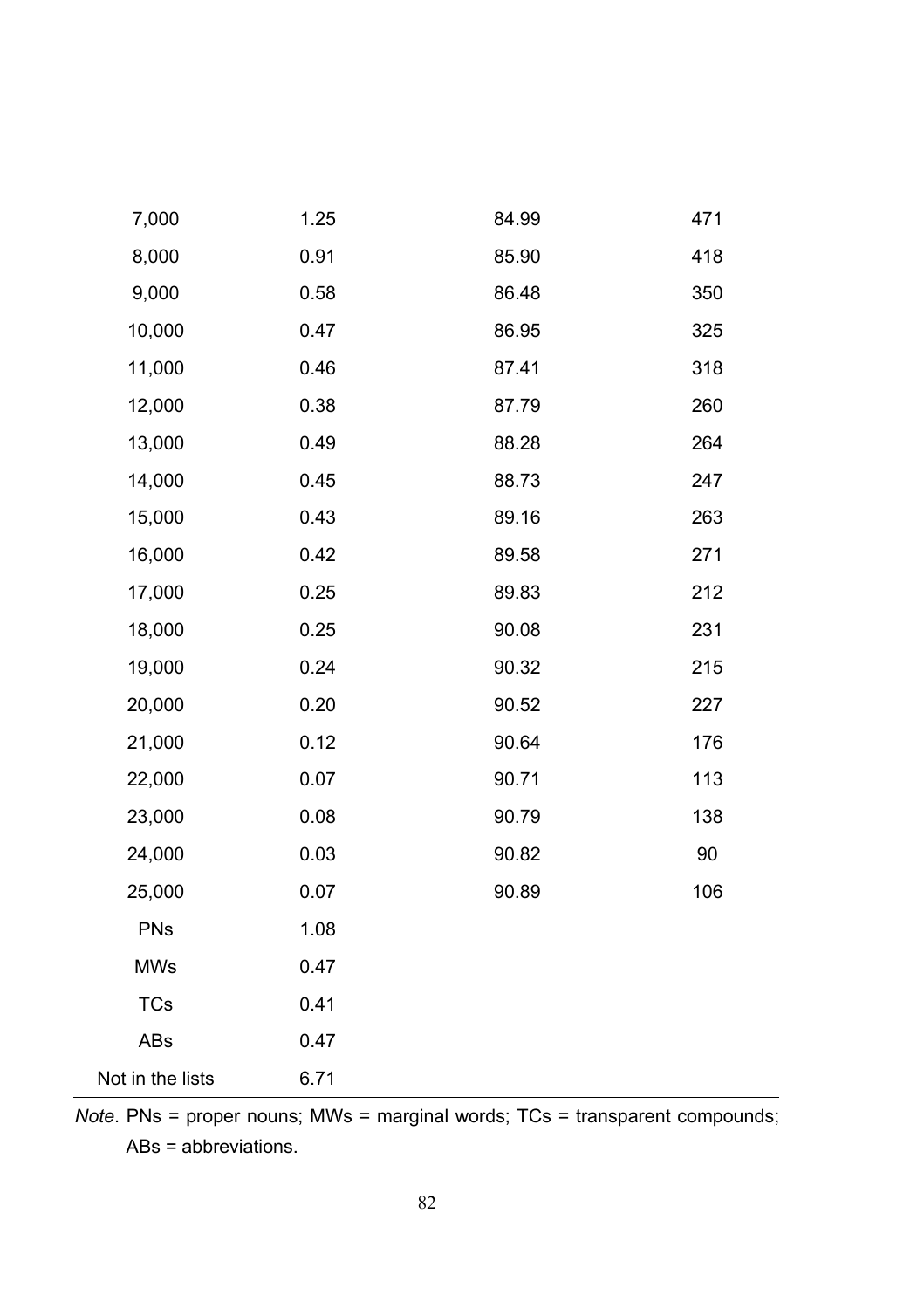#### **High-frequency Words in the SRAC**

A list of all lemmas in the SRAC was generated by AntConc. In order to decide how many were included in the SRAWL, the coverage over the SRAC was considered. Research indicates that 95% coverage is required for adequate comprehension (i.e., learners need to know 95% of the words in a text to understand it). For example, Laufer (1989) suggested that 95% coverage is needed for reasonable reading comprehension of an academic text. Some studies have suggested an even higher coverage of 98% is required for comprehension (e.g., Hirsh & Nation, 1992; Hu & Nation, 2000). Therefore, the 95% coverage is considered to be the minimum threshold. In the SRAC, the most frequent 7,850 lemmas accounted for 94.75% of the total tokens, which was close to the 95% threshold.

These 7,850 lemmas included proper nouns, marginal words, and abbreviations, which are not as important as ordinary words. Some of the high-frequency proper nouns are *Drosophila* (a type of fly), *Fe* (the chemical symbol for iron), *HIV*, *Atlantic*, and *Pacific*. While a lay person may not be familiar with *Drosophila*, biologists are likely to know it. In all probability, the majority of proper nouns are known by scientists, and even when they are unknown, this does not hinder comprehension. Proper nouns were therefore excluded from the SRAWL.

All the marginal words in the SRAC were letters of the alphabet and thus excluded from the list. Abbreviations are combinations of letters and not proper words. Common abbreviations are known by scientists, and less common abbreviations are used after the full forms of the words are given, such as with *adenosine triphosphate (ATP)*. Consequently, including them in the list was deemed unnecessary. By removing the words, the SRAWL was formed with the 6,947 lemmas.

#### **Dividing the SRAWL into Four Sublists**

A list of 6,947 words was thought to be too long for learners to use effectively. Therefore, it was divided into four sublists to make it user friendly. The four sublists, in order of importance,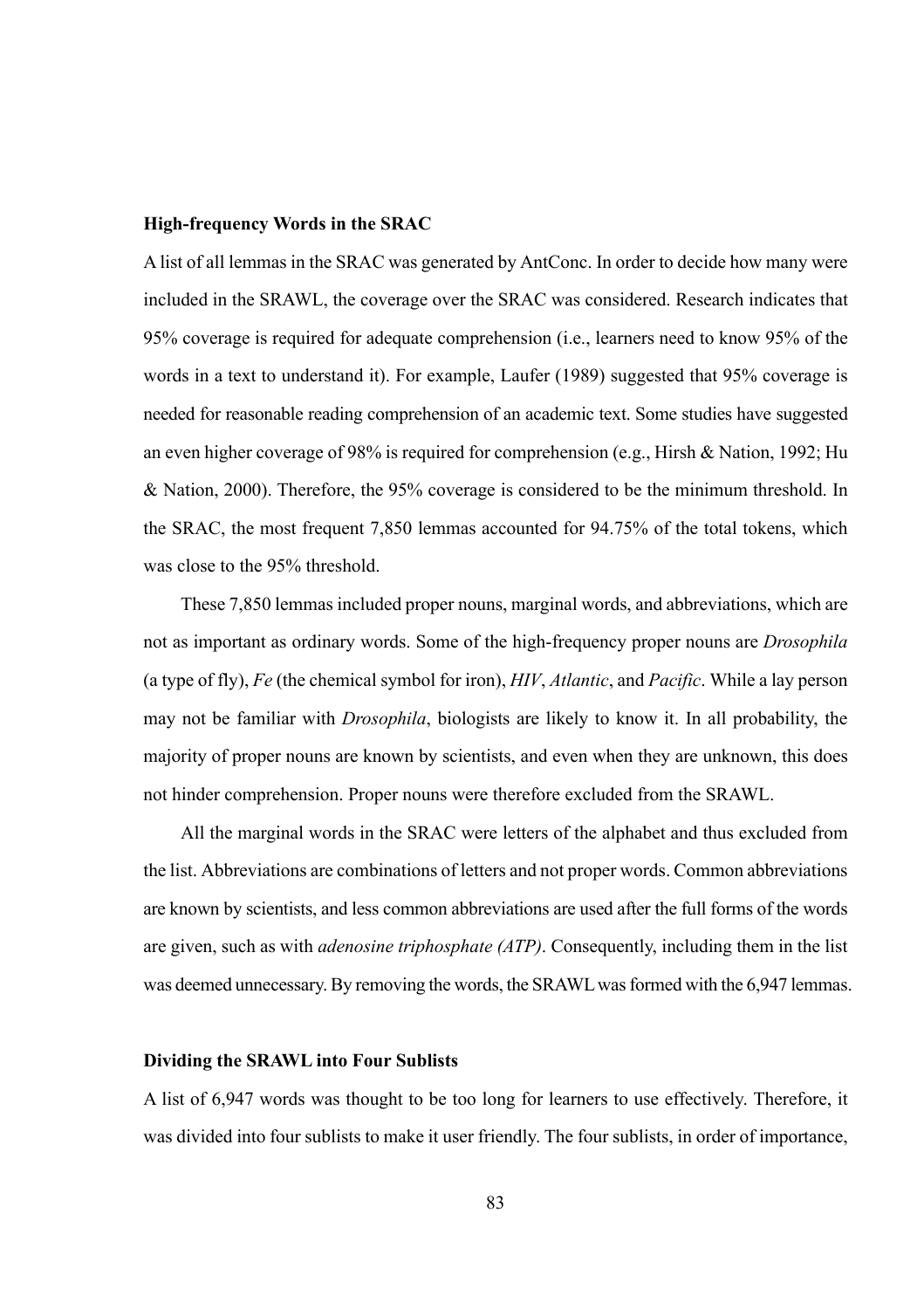were named as BASIC1965, CORE1975, MIDDLE1768, and EXTRA1240.

 BASIC1965 consists of 1,963 lemmas that belong to the first two BNC/COCA lists. The 1,963 lemmas account for 61.56% of the SRAC. Since all of these are general high-frequency words, scientists who have reached a certain level of English proficiency may know most of them. Tables 5 and 6 show the first and last 30 items in BASIC1965, respectively (see Supplementary Data for the link to the entire list).

| Rank           | Frequency | Lemma | Rank | Frequency | Lemma   |
|----------------|-----------|-------|------|-----------|---------|
| 1              | 88,200    | the   | 16   | 7,252     | on      |
| $\overline{c}$ | 74,937    | of    | 17   | 7,220     | as      |
| 3              | 46,948    | and   | 18   | 6,077     | at      |
| 4              | 44,805    | a     | 19   | 5,008     | use     |
| 5              | 42,518    | in    | 20   | 4,955     | which   |
| 6              | 38,323    | be    | 21   | 4,556     | show    |
| 7              | 31,029    | to    | 22   | 3,779     | high    |
| 8              | 23,056    | that  | 23   | 3,708     | can     |
| 9              | 14,903    | by    | 24   | 3,626     | or      |
| 10             | 14,740    | we    | 25   | 3,618     | result  |
| 11             | 13,750    | for   | 26   | 3,397     | s       |
| 12             | 13,657    | with  | 27   | 3,344     | between |
| 13             | 12,354    | this  | 28   | 3,166     | but     |
| 14             | 9,157     | from  | 29   | 3,071     | two     |
| 15             | 8,656     | have  | 30   | 3,009     | human   |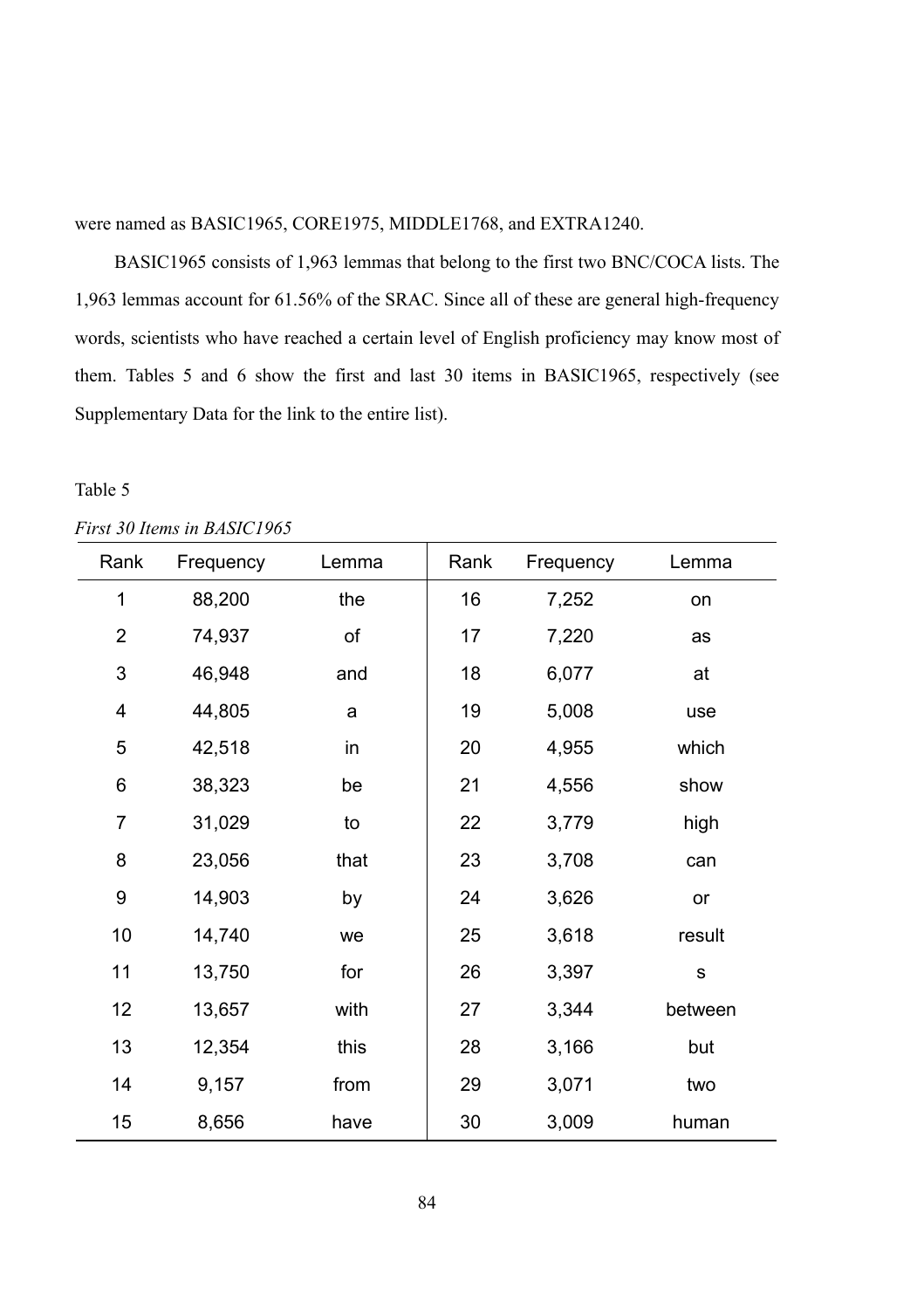Table 6

| Rank  | Frequency | Lemma         | Rank  | Frequency | Lemma     |
|-------|-----------|---------------|-------|-----------|-----------|
| 1,936 | 13        | beat          | 1,951 | 13        | obvious   |
| 1,937 | 13        | breakage      | 1,952 | 13        | perfectly |
| 1,938 | 13        | cast          | 1,953 | 13        | rating    |
| 1,939 | 13        | corner        | 1,954 | 13        | remember  |
| 1,940 | 13        | defensive     | 1,955 | 13        | sight     |
| 1,941 | 13        | economically  | 1,956 | 13        | singly    |
| 1,942 | 13        | empty         | 1,957 | 13        | somewhat  |
| 1,943 | 13        | exchanger     | 1,958 | 13        | starve    |
| 1,944 | 13        | expectancy    | 1,959 | 13        | stay      |
| 1,945 | 13        | faithful      | 1,960 | 13        | strange   |
| 1,946 | 13        | handedness    | 1,961 | 13        | timely    |
| 1,947 | 13        | helping       | 1,962 | 13        | topic     |
| 1,948 | 13        | labor         | 1,963 | 13        | valuation |
| 1,949 | 13        | mismatches    | 1,964 | 13        | weapon    |
| 1,950 | 13        | neighborhoods | 1,965 | 13        | weed      |

CORE1975 consists of 1,975 lemmas that appeared 48 times or more in the SRAC and that are not included in the first two BNC/COCA lists. The 1,975 lemmas account for 25.58% of the SRAC. The minimum frequency of 48 was set in accordance with Coxhead's (2000) frequency criterion for the AWL. The words in the AWL had to occur at least 100 times in the Academic Corpus of 3.5 million words. The SRAC has 1,682,219 words, which is about 48% of 3.5 million words; 48 times in the SRAC is the same ratio as 100 times in Coxhead's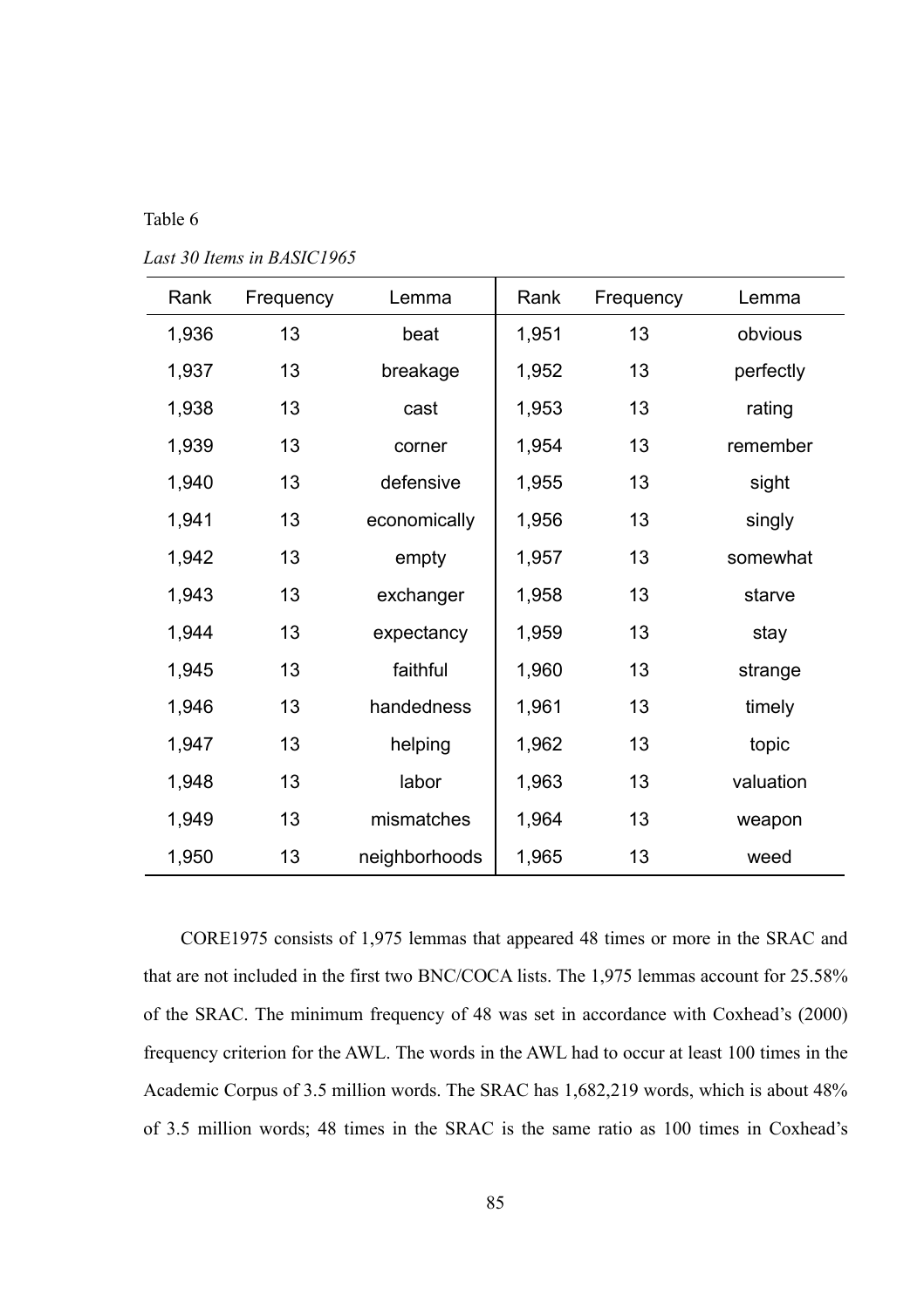Academic Corpus. Note that Coxhead (2000) used the word family as the unit of counting, while in this study the lemma was used; 48 lemmas in 1.7 million words is a more stringent criterion than 100 word families in 3.5 million words. Tables 7 and 8 show the first and last 30 items in CORE1975, respectively (see Supplementary Data for the link to the entire list).

| Rank           | Frequency | Lemma       | Rank | Frequency | Lemma     |  |
|----------------|-----------|-------------|------|-----------|-----------|--|
| 1              | 9,204     | cell        | 16   | 1,813     | quantum   |  |
| $\overline{2}$ | 6,008     | protein     | 17   | 1,808     | electron  |  |
| 3              | 4,321     | gene        | 18   | 1,806     | conjurer  |  |
| 4              | 3,761     | structure   | 19   | 1,785     | molecular |  |
| 5              | 2,792     | complex     | 20   | 1,737     | molecule  |  |
| 6              | 2,654     | mechanism   | 21   | 1,727     | data      |  |
| 7              | 2,338     | response    | 22   | 1,718     | formation |  |
| 8              | 2,324     | reveal      | 23   | 1,678     | receptor  |  |
| 9              | 2,318     | function    | 24   | 1,633     | carbon    |  |
| 10             | 2,165     | dna         | 25   | 1,609     | pathway   |  |
| 11             | 2,107     | factor      | 26   | 1,583     | mediate   |  |
| 12             | 2,069     | induce      | 27   | 1,552     | regulate  |  |
| 13             | 1,946     | temperature | 28   | 1,552     | target    |  |
| 14             | 1,936     | demonstrate | 29   | 1,548     | dynamic   |  |
| 15             | 1,872     | rna         | 30   | 1,517     | domain    |  |

*First 30 Items in CORE1975*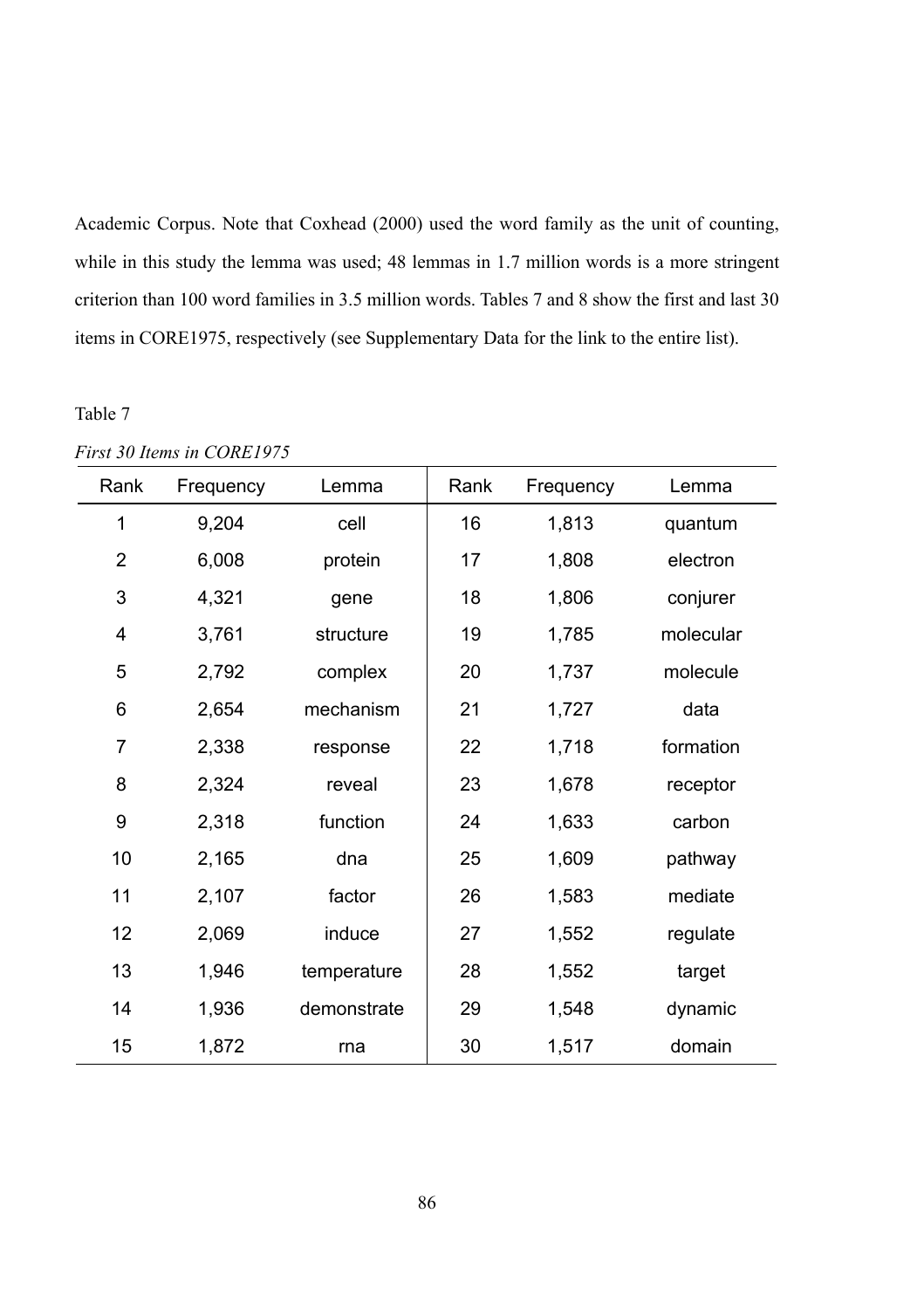Table 8

| Rank  | Frequency | Lemma         | Rank  | Frequency | Lemma        |
|-------|-----------|---------------|-------|-----------|--------------|
| 1,946 | 49        | modifier      | 1,961 | 48        | centromeres  |
| 1,947 | 49        | moisture      | 1,962 | 48        | colorectal   |
| 1,948 | 49        | optimization  | 1,963 | 48        | crossover    |
| 1,949 | 49        | orchestrate   | 1,964 | 48        | database     |
| 1,950 | 49        | panel         | 1,965 | 48        | decadal      |
| 1,951 | 49        | pest          | 1,966 | 48        | hotspots     |
| 1,952 | 49        | photoelectron | 1,967 | 48        | nematic      |
| 1,953 | 49        | plasmon       | 1,968 | 48        | organelles   |
| 1,954 | 49        | secretory     | 1,969 | 48        | recessive    |
| 1,955 | 49        | spliceosome   | 1,970 | 48        | ribozyme     |
| 1,956 | 49        | supermassive  | 1,971 | 48        | robot        |
| 1,957 | 49        | tau           | 1,972 | 48        | salmon       |
| 1,958 | 49        | unwind        | 1,973 | 48        | stratosphere |
| 1,959 | 48        | acidification | 1,974 | 48        | transiently  |
| 1,960 | 48        | attosecond    | 1,975 | 48        | transparent  |

*Last 30 Items in CORE1975* 

Unlike BASIC1965, which has general frequency words only, CORE1975 includes both high- and low-frequency words in general English, although general high-frequency words are more predominant than general low-frequency words. Table 9 shows how many items in CORE1975 are in each of the BNC/COCA lists.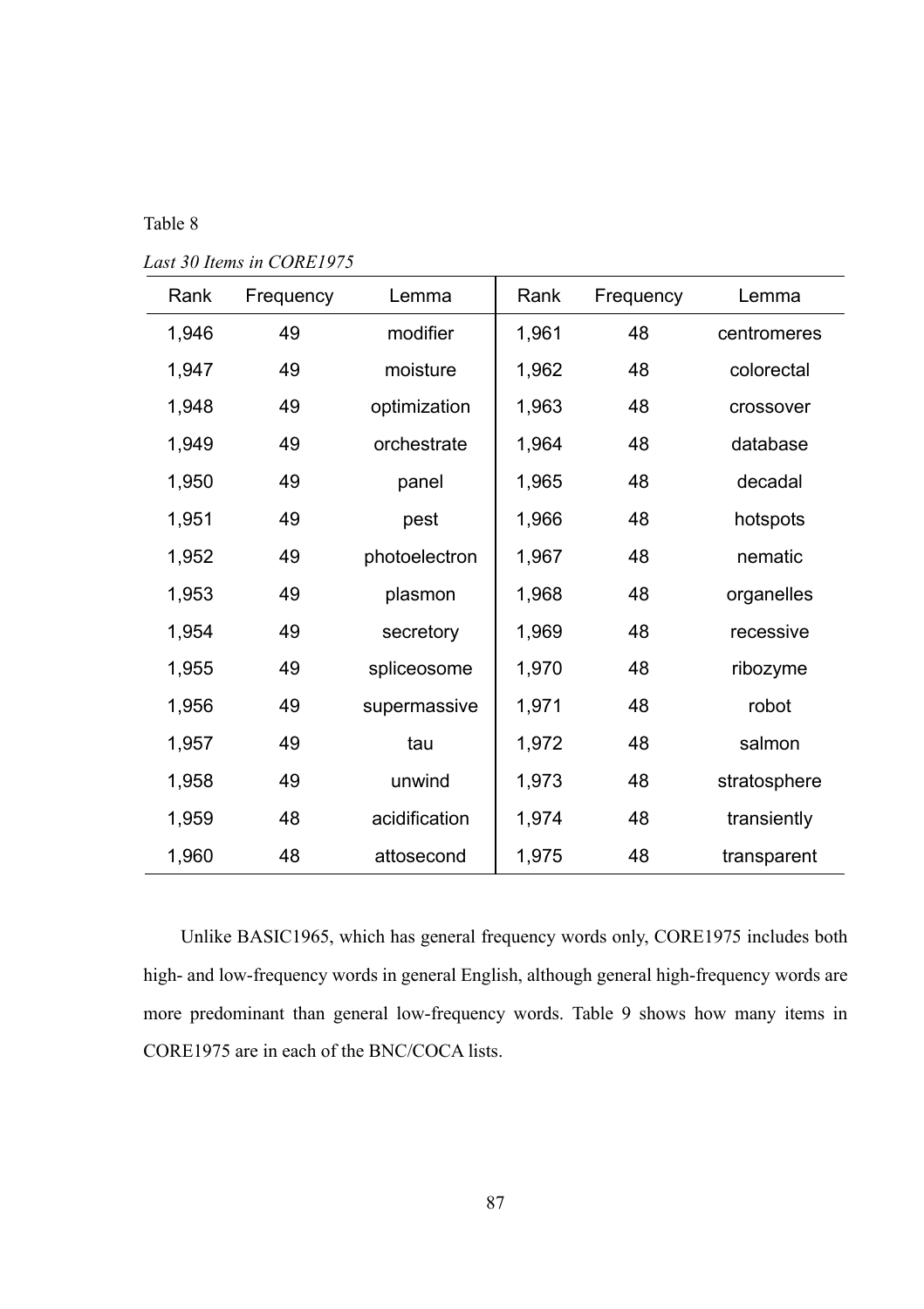*Number of CORE1975 Items in Each of the BNC/COCA Lists* 

| Word list | # of items in CORE1975 |
|-----------|------------------------|
| 3,000     | 630                    |
| 4,000     | 281                    |
| 5,000     | 191                    |
| 6,000     | 123                    |
| 7,000     | 92                     |
| 8,000     | 78                     |
| 9,000     | 52                     |
| 10,000    | 47                     |
| 11,000    | 43                     |
| 12,000    | 35                     |
| 13,000    | 34                     |
| 14,000    | 44                     |
| 15,000    | 41                     |
| 16,000    | 34                     |
| 17,000    | 21                     |
| 18,000    | 23                     |
| 19,000    | 13                     |
| 20,000    | 13                     |
| 21,000    | 6                      |
| 22,000    | 3                      |
| 23,000    | 6                      |
| 24,000    | 0                      |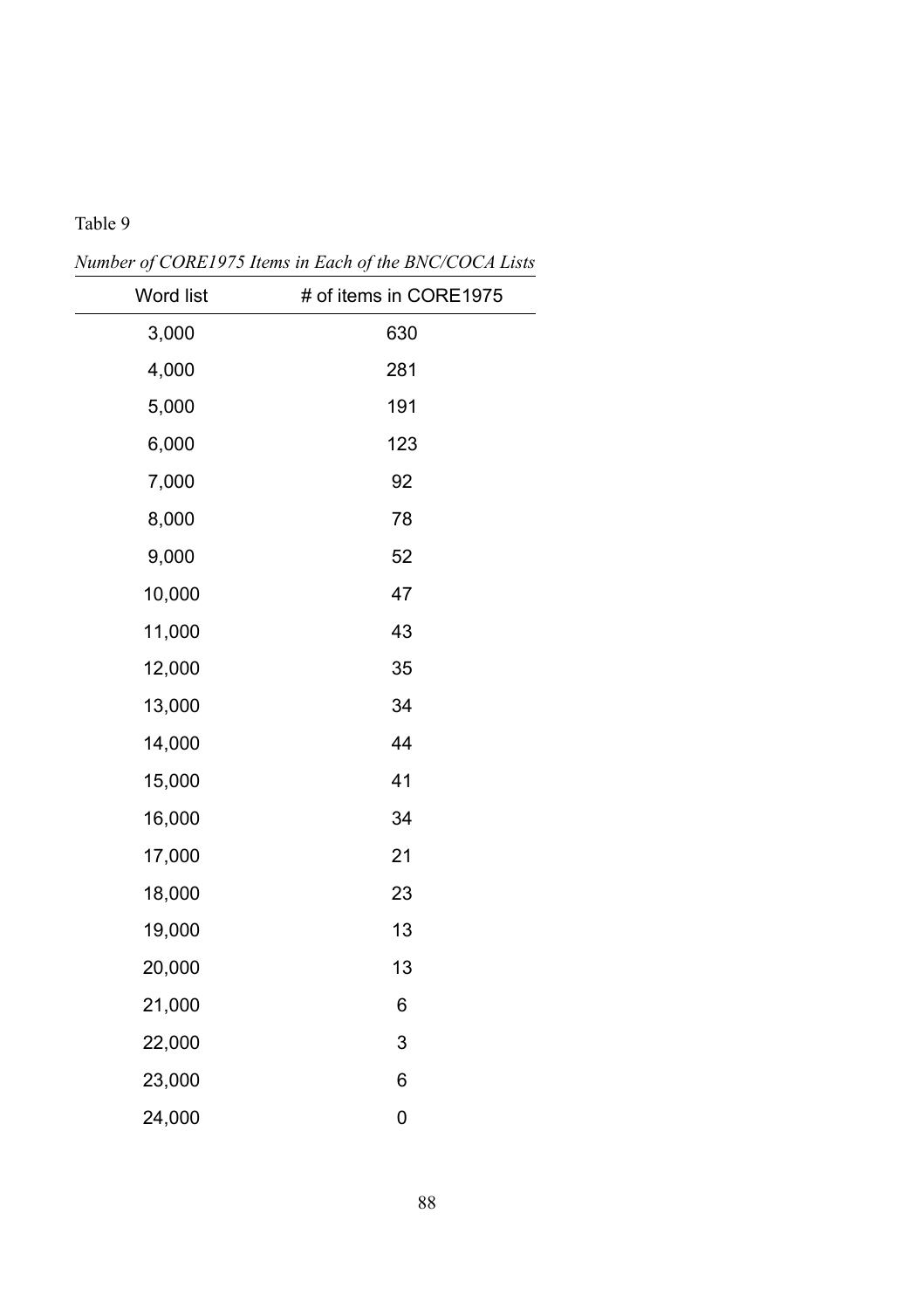| 25,000           | 5   |
|------------------|-----|
| <b>TCs</b>       | 22  |
| Not in the lists | 140 |

*Note*. TCs = transparent compounds.

MIDDLE1768 consists of 1,768 lemmas with a frequency of between 20 and 47 in the SRAC, which are not included in the first two BNC/COCA lists. The 1,768 lemmas account for 3.21% of the SRAC, which is substantially lower than the 25.34% coverage of CORE1975. Tables 10 and 11 show the first and last 30 items in MIDDLE1768, respectively (see Supplementary Data for the link to the entire list).

Table 10

| Rank | Frequency | Lemma       | Rank | Frequency | Lemma          |
|------|-----------|-------------|------|-----------|----------------|
| 1    | 47        | anions      | 16   | 47        | equation       |
| 2    | 47        | antagonize  | 17   | 47        | finch          |
| 3    | 47        | breakdown   | 18   | 47        | fluctuate      |
| 4    | 47        | coexistence | 19   | 47        | illumination   |
| 5    | 47        | confidence  | 20   | 47        | Jurassic       |
| 6    | 47        | convective  | 21   | 47        | larva          |
| 7    | 47        | converge    | 22   | 47        | metabolite     |
| 8    | 47        | deacetylase | 23   | 47        | mild           |
| 9    | 47        | dip         | 24   | 47        | morphogenetic  |
| 10   | 47        | dissociate  | 25   | 47        | myeloid        |
| 11   | 47        | dissolution | 26   | 47        | photoreceptors |
|      |           |             |      |           |                |

*First 30 Items in MIDDLE1768*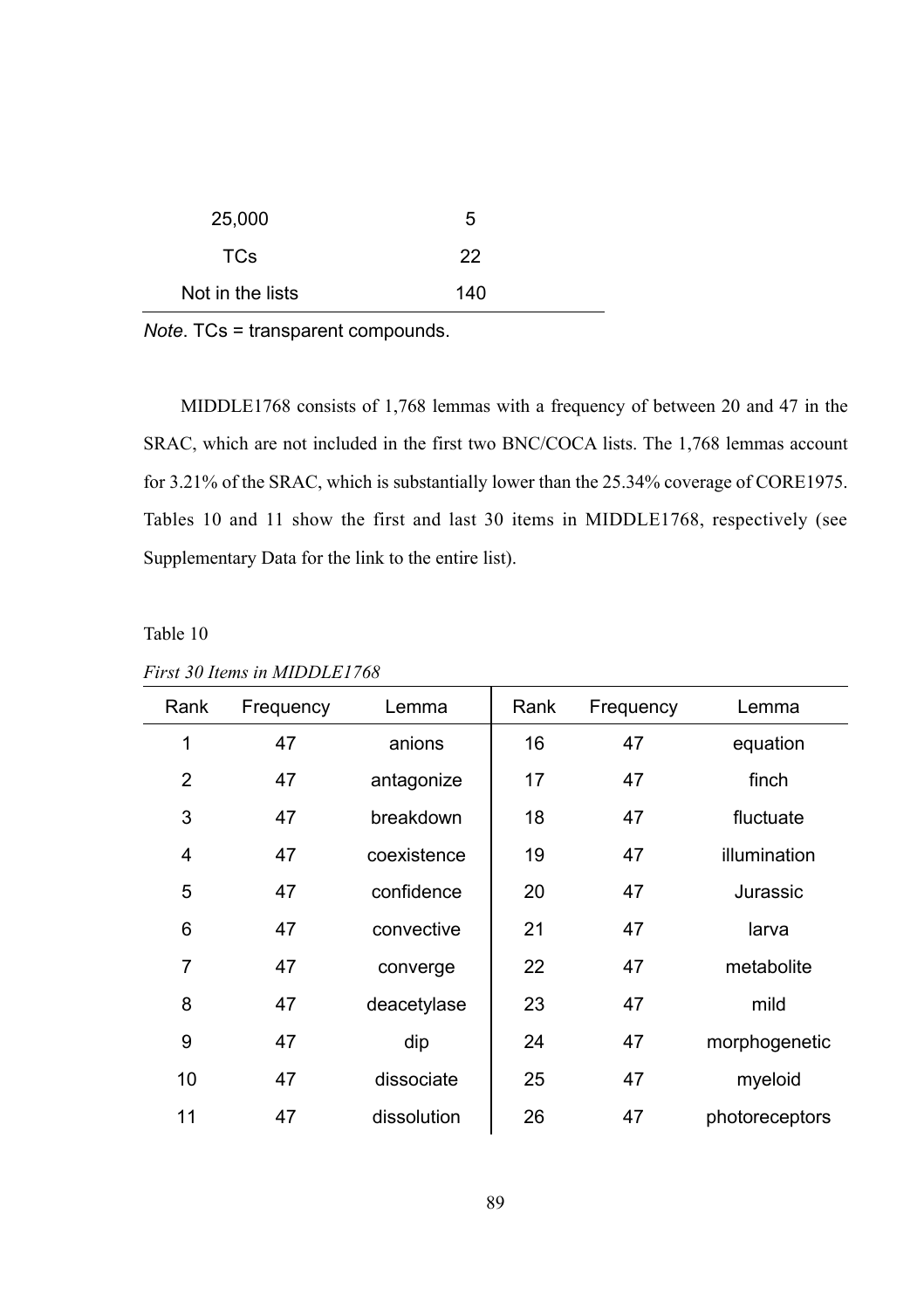| 12 | 47 | eddy          | 27 | 47 | postulate       |
|----|----|---------------|----|----|-----------------|
| 13 | 47 | effectiveness | 28 | 47 | proinflammatory |
| 14 | 47 | endosomal     | 29 | 47 | proteolysis     |
| 15 | 47 | entropy       | 30 | 47 | responsiveness  |

## Table 11

 $\overline{\phantom{a}}$ 

*Last 30 Items in MIDDLE1768* 

| Rank  | Frequency | Lemma        | Rank  | Frequency | Lemma       |
|-------|-----------|--------------|-------|-----------|-------------|
| 1,739 | 20        | photocurrent | 1,754 | 20        | shale       |
| 1,740 | 20        | phytochrome  | 1,755 | 20        | shortly     |
| 1,741 | 20        | pilus        | 1,756 | 20        | shrink      |
| 1,742 | 20        | plumage      | 1,757 | 20        | simplex     |
| 1,743 | 20        | prolyl       | 1,758 | 20        | speculate   |
| 1,744 | 20        | proteasomes  | 1,759 | 20        | sphingosine |
| 1,745 | 20        | pyrimidine   | 1,760 | 20        | sponge      |
| 1,746 | 20        | radioactive  | 1,761 | 20        | syringae    |
| 1,747 | 20        | receiver     | 1,762 | 20        | tesla       |
| 1,748 | 20        | recurrence   | 1,763 | 20        | thrombin    |
| 1,749 | 20        | resonators   | 1,764 | 20        | toroidal    |
| 1,750 | 20        | restructure  | 1,765 | 20        | trailing    |
| 1,751 | 20        | rotary       | 1,766 | 20        | transduced  |
| 1,752 | 20        | seafloor     | 1,767 | 20        | vancomycin  |
| 1,753 | 20        | seismogenic  | 1768  | 20        | waveguides  |

Table 12 shows how many items in MIDDLE1768 are in each of the BNC/COCA lists.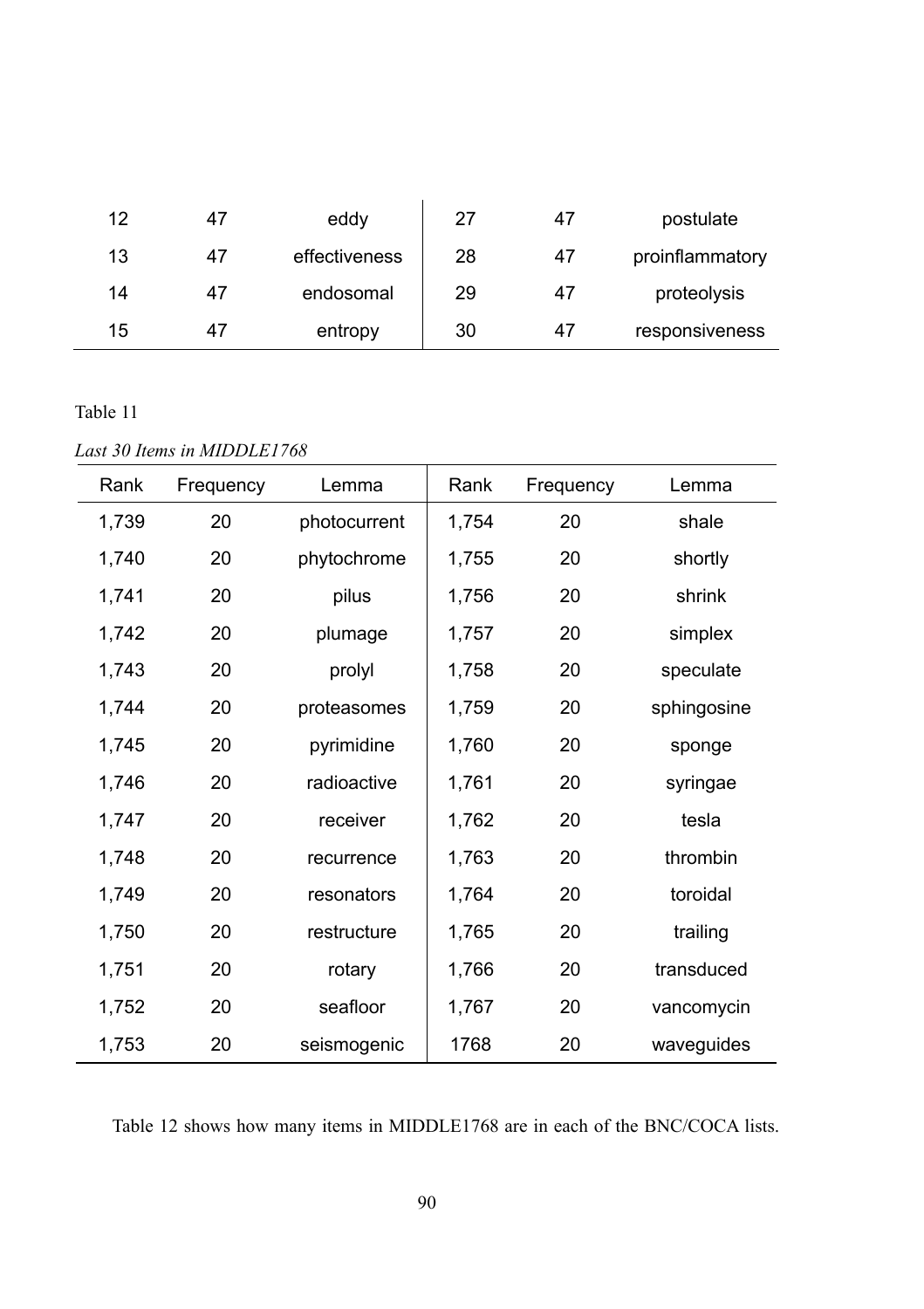Compared to the results from CORE1975, the numbers in the higher frequency lists decreased, whereas the numbers in the lower frequency lists increased. In addition, the number of words not in any lists increased substantially, from 140 to 367.

| Word list | # of items in MIDDLE1768 |
|-----------|--------------------------|
| 3,000     | 258                      |
| 4,000     | 158                      |
| 5,000     | 132                      |
| 6,000     | 92                       |
| 7,000     | 79                       |
| 8,000     | 76                       |
| 9,000     | 55                       |
| 10,000    | 47                       |
| 11,000    | 44                       |
| 12,000    | 42                       |
| 13,000    | 51                       |
| 14,000    | 41                       |
| 15,000    | 56                       |
| 16,000    | 48                       |
| 17,000    | 30                       |
| 18,000    | 35                       |
| 19,000    | 32                       |
| 20,000    | 36                       |

*Number of MIDDLE1768 Items in Each of the BNC/COCA Lists*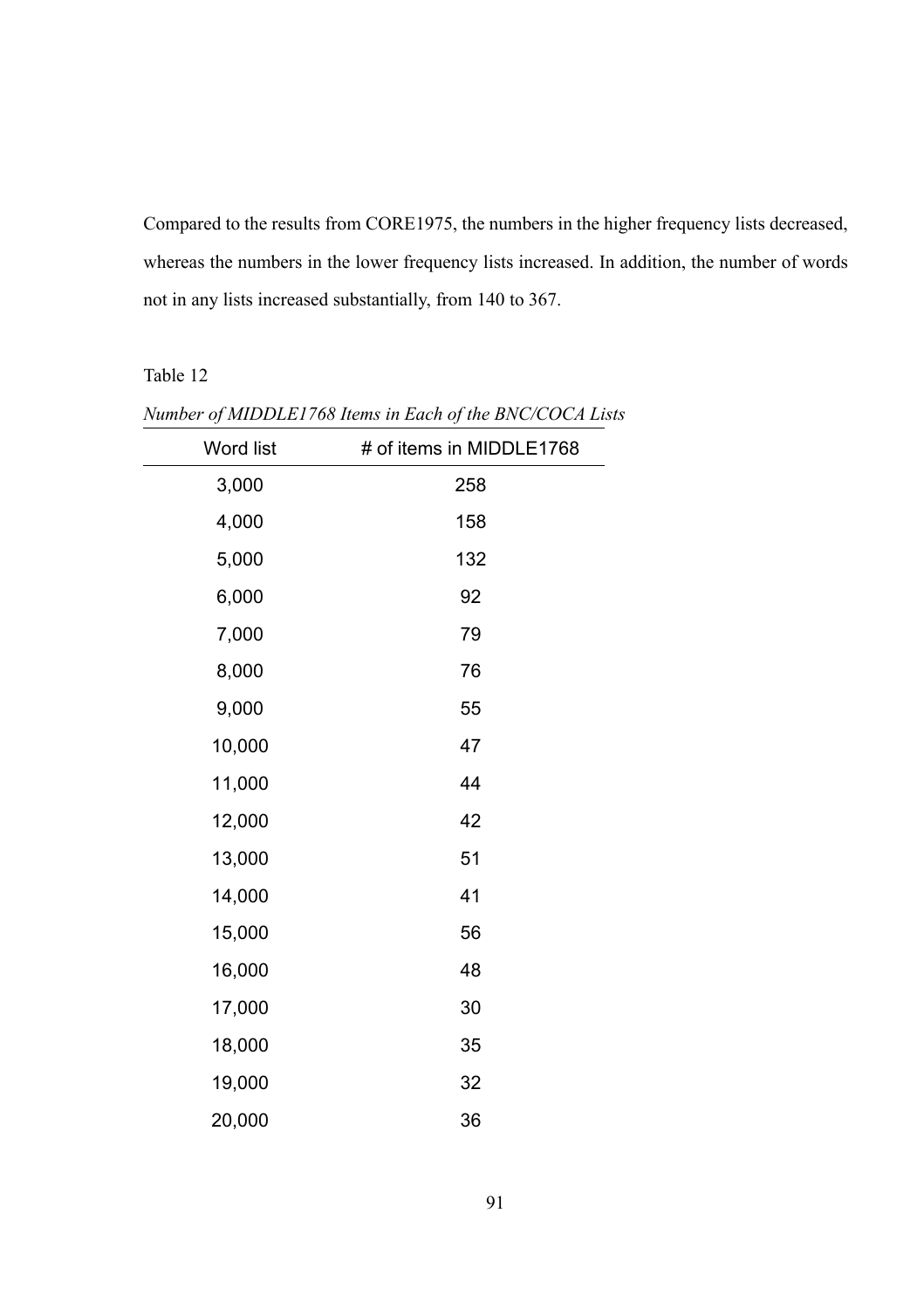| 21,000           | 15  |
|------------------|-----|
| 22,000           | 13  |
| 23,000           | 5   |
| 24,000           | 5   |
| 25,000           | 9   |
| <b>TCs</b>       | 42  |
| Not in the lists | 367 |

*Note*. TCs = transparent compounds.

EXTRA1240 consists of 1,240 lemmas with a frequency of between 13 and 19 in the SRAC, which are not included in the first two BNC/COCA lists. The 1,240 lemmas account for 1.15% of the SRAC, which is negligibly low. Tables 13 and 14 show the first and last 30 items in EXTRA1240, respectively (see Supplementary Data for the link to the entire list).

## Table 13

## *First 30 Items in EXTRA1240*

| Rank | Frequency | Lemma        | Rank | Frequency | Lemma        |
|------|-----------|--------------|------|-----------|--------------|
| 1    | 19        | adhere       | 16   | 19        | chemosensory |
| 2    | 19        | aggressive   | 17   | 19        | coarse       |
| 3    | 19        | alga         | 18   | 19        | colitis      |
| 4    | 19        | apetala      | 19   | 19        | colocalized  |
| 5    | 19        | arrestins    | 20   | 19        | confirmation |
| 6    | 19        | arthropods   | 21   | 19        | corroborate  |
| 7    | 19        | behaviorally | 22   | 19        | deduce       |
| 8    | 19        | biogeography | 23   | 19        | deer         |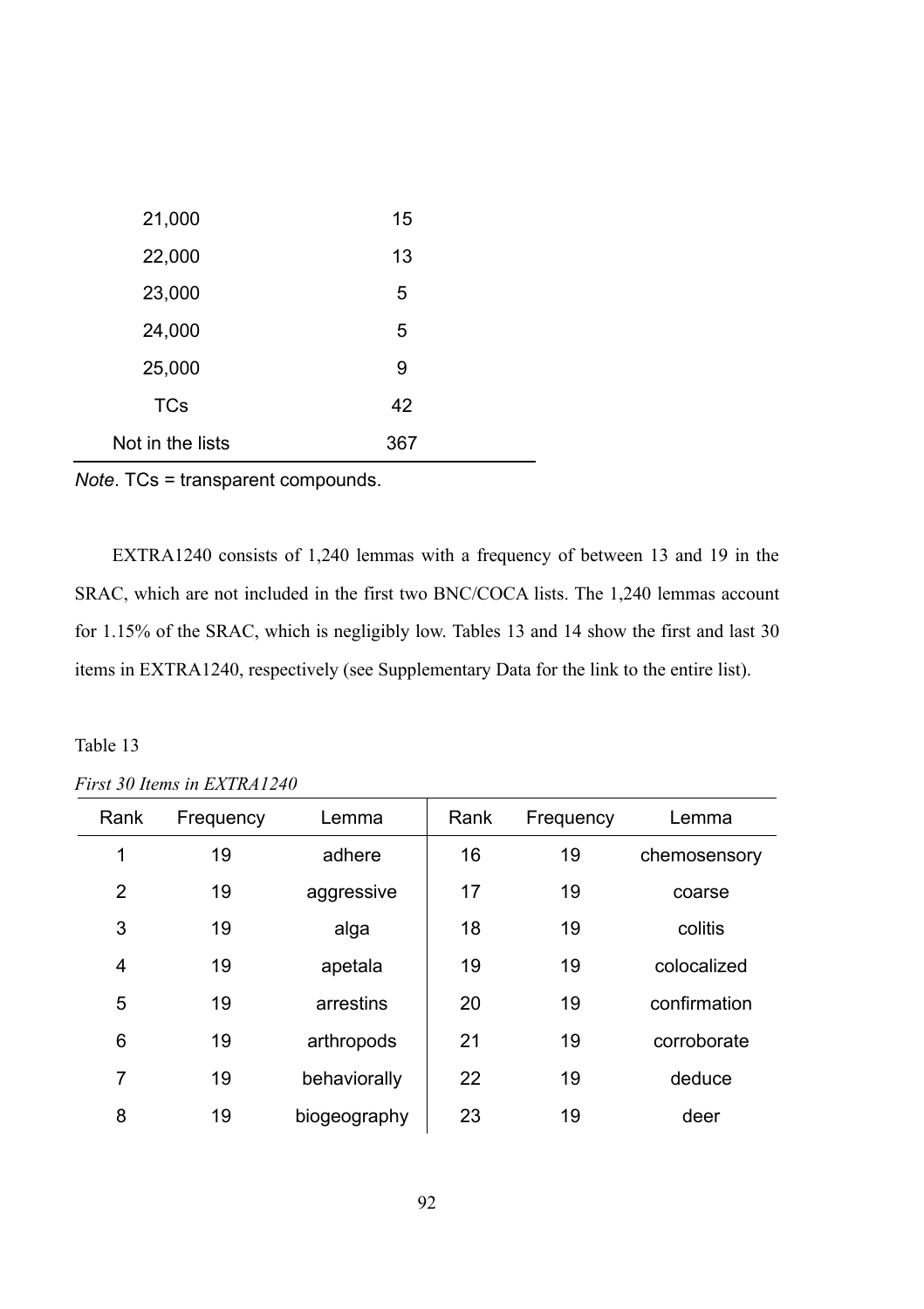| 9  | 19 | birefringence | 24 | 19 | defend         |
|----|----|---------------|----|----|----------------|
| 10 | 19 | bowel         | 25 | 19 | delocalized    |
| 11 | 19 | brood         | 26 | 19 | demethylase    |
| 12 | 19 | brucei        | 27 | 19 | dependency     |
| 13 | 19 | buildup       | 28 | 19 | diagnosis      |
| 14 | 19 | caveolae      | 29 | 19 | dichotomy      |
| 15 | 19 | chemokines    | 30 | 19 | disequilibrium |

# Table 14

## *Last 30 Items in EXTRA1240*

| Rank  | Frequency | Lemma           | Rank  | Frequency | Lemma            |
|-------|-----------|-----------------|-------|-----------|------------------|
| 1,211 | 13        | succeed         | 1,226 | 13        | transcriptomic   |
| 1,212 | 13        | supercapacitors | 1,227 | 13        | transducers      |
| 1,213 | 13        | supercooled     | 1,228 | 13        | transmissibility |
| 1,214 | 13        | superelastic    | 1,229 | 13        | transposase      |
| 1,215 | 13        | symmetrical     | 1,230 | 13        | tributary        |
| 1,216 | 13        | synchronously   | 1,231 | 13        | truncatula       |
| 1,217 | 13        | tb              | 1,232 | 13        | trypanosomes     |
| 1,218 | 13        | technical       | 1,233 | 13        | unidirectionally |
| 1,219 | 13        | tetragonal      | 1,234 | 13        | urgent           |
| 1,220 | 13        | therapeutically | 1,235 | 13        | utilize          |
| 1,221 | 13        | thiolate        | 1,236 | 13        | vigorous         |
| 1,222 | 13        | thrive          | 1,237 | 13        | viscoelastic     |
| 1,223 | 13        | thuringiensis   | 1,238 | 13        | vol              |
| 1,224 | 13        | thyroid         | 1,239 | 13        | volumetric       |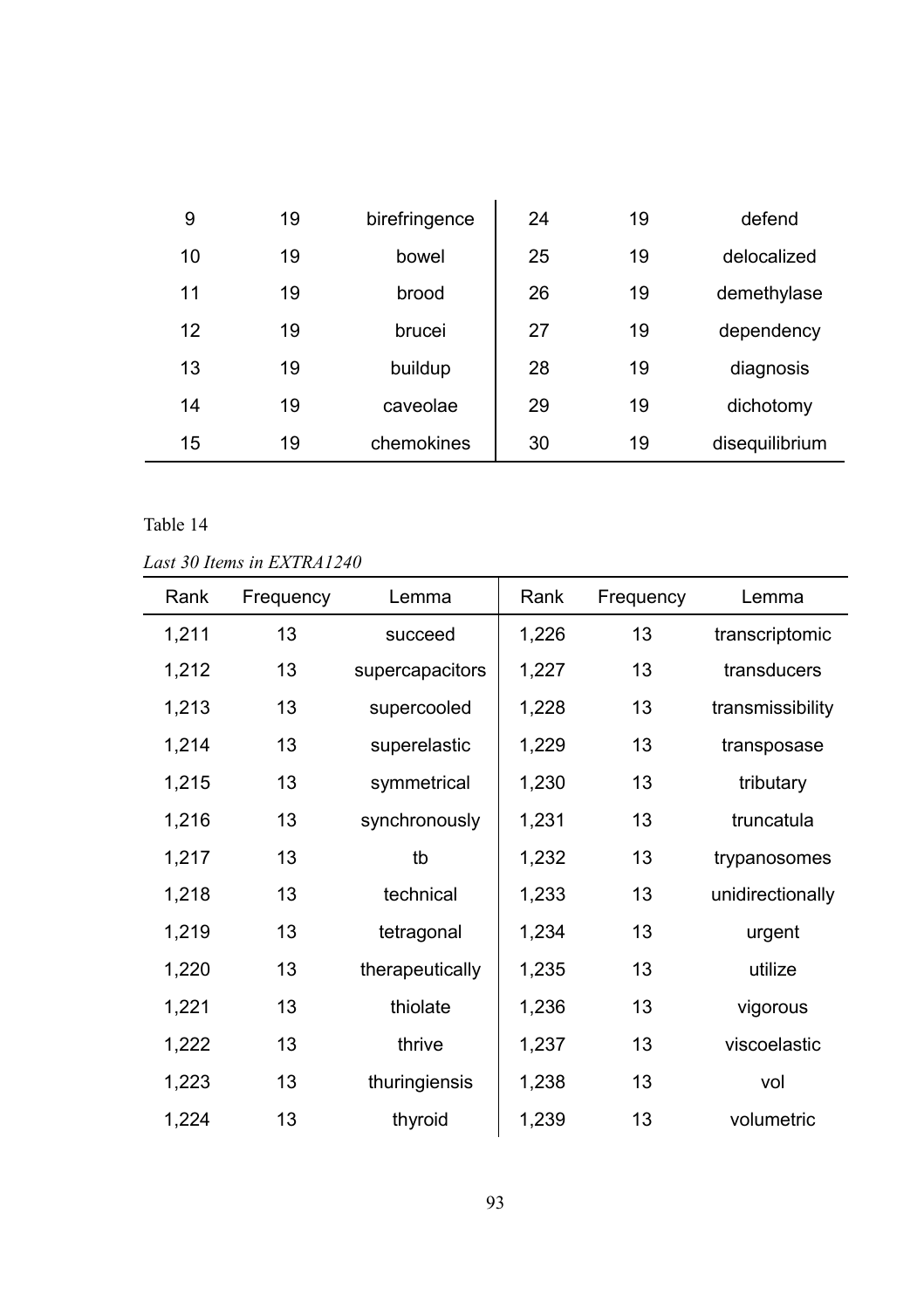| 1,225 13 |  | trail $\begin{vmatrix} 1,240 & 13 \end{vmatrix}$ | zona |
|----------|--|--------------------------------------------------|------|

Table 15 shows how many of the items in EXTRA1240 are in each of the BNC/COCA lists. The items are spread more evenly across the levels than in the other sublists.

*Number of EXTRA1240 Items in Each of the BNC/COCA Lists* 

| Word list | # of items in EXTRA1240 |
|-----------|-------------------------|
| 3,000     | 137                     |
| 4,000     | 95                      |
| 5,000     | 72                      |
| 6,000     | 66                      |
| 7,000     | 46                      |
| 8,000     | 30                      |
| 9,000     | 34                      |
| 10,000    | 26                      |
| 11,000    | 35                      |
| 12,000    | 26                      |
| 13,000    | 26                      |
| 14,000    | 22                      |
| 15,000    | 26                      |
| 16,000    | 33                      |
| 17,000    | 23                      |
| 18,000    | 21                      |
| 19,000    | 20                      |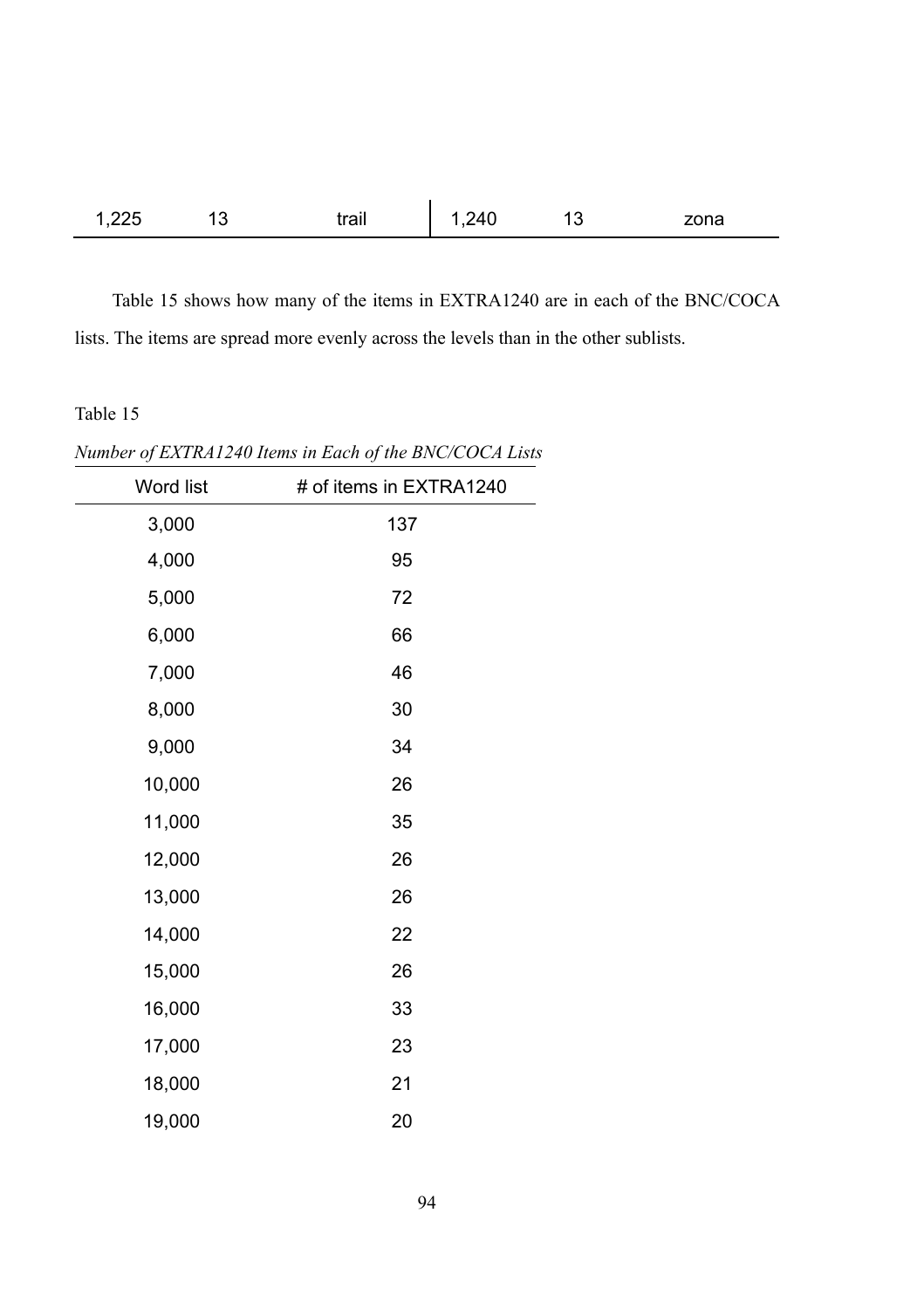| 20,000           | 24  |
|------------------|-----|
| 21,000           | 13  |
| 22,000           | 9   |
| 23,000           | 17  |
| 24,000           | 2   |
| 25,000           | 10  |
| Not in the lists | 397 |

#### **How to Use the SRAWL**

The SRAWL is intended to be used as a checklist that users can first go over to determine if they know the items. BASIC1965 contains the most basic 1,965 lemmas, which cover 61.56% of the SRAC. Therefore, it is important to learn them first. If there are unknown words in BASIC1965, users should look them up and learn them. However, most scientists with a decent level of English proficiency will likely know most of the words. Only those with low English proficiency will need to spend much time on BASIC1965.

For most users, the real learning will start with CORE1975, which contains advanced level vocabulary. The 1,975 lemmas cover 25.58% of the SRAC, which means they regularly appear in scientific research articles. It would therefore be advantageous to learn them, especially the high-frequency items. On the contrary, the coverages of MIDDLE1768 and EXTRA1240 are low, at 3.21% and 1.15%, respectively, so it may not be worthwhile to spend a lot of time on them, since even if you were to learn them, you would not see them often.

#### **Supplementary Data**

The four sublists of the SRAWL as well as the entire list with 6,947 lemmas are available at http://bit.ly/SRAWL20191125.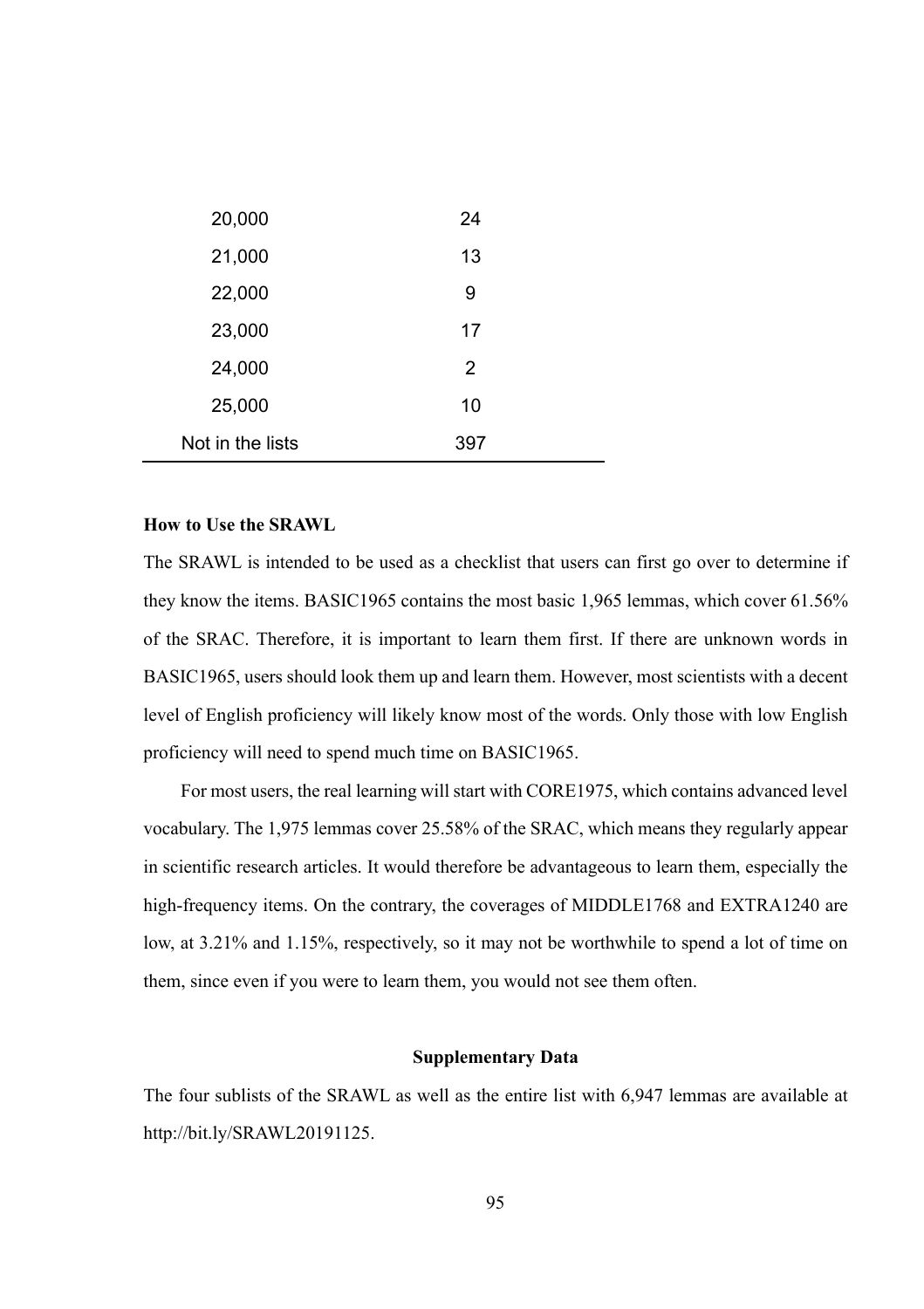#### **References**

- Anthony, L. (2019). AntConc (Version 3.5.8) [Computer Software]. Tokyo, Japan: Waseda University. Available from https://www.laurenceanthony.net/software
- Anthony, L. (2014). AntWordProfiler (Version 1.4.1) [Computer Software]. Tokyo, Japan: Waseda University. Available from https://www.laurenceanthony.net/software
- Bauer, L., & Nation, I. S. P. (1993). Word families. *International Journal of Lexicography*, *6*(4), 253-279. doi:10.1093/ijl/6.4.253
- Brezina, V., & Gablasova, D. (2015). Is there a core general vocabulary? Introducing the New General Service List. *Applied Linguistics*, *36*(1), 1-22. https://doi.org/10.1093/applin/amt018
- Browne, C. (2014). A new general service list: The better mousetrap we've been looking for? *Vocabulary Learning and Instruction*, *3*, 1-10.
- Coxhead, A. (2000). A new academic word list. *TESOL Quarterly*, *34*(2), 213-238.
- Coxhead, A., & Hirsh, D. (2007). A pilot science-specific word list. *Revue Française de Linguistique Appliquée*, *12*(2), 65-78. https://doi.org/10.3917/rfla.122.0065
- Gardner, D., & Davies, M. (2014). A new academic vocabulary list. *Applied Linguistics*, *35*(3), 305-327. https://doi.org/10.1093/applin/amt015
- Hirsh, D., & Nation, I. S. P. (1992). What vocabulary size is needed to read unsimplified texts for pleasure? *Reading in a Foreign Language*, *8*(2), 689-696. Retrieved from http://nflrc.hawaii.edu/rfl/PastIssues/rfl82hirsh.pdf
- Hu, M., & Nation, I. S. P. (2000). Unknown vocabulary density and reading comprehension. *Reading in a Foreign Language*, *13*(1), 403-430. Retrieved from http://nflrc.hawaii.edu/rfl/PastIssues/rfl131hsuehchao.pdf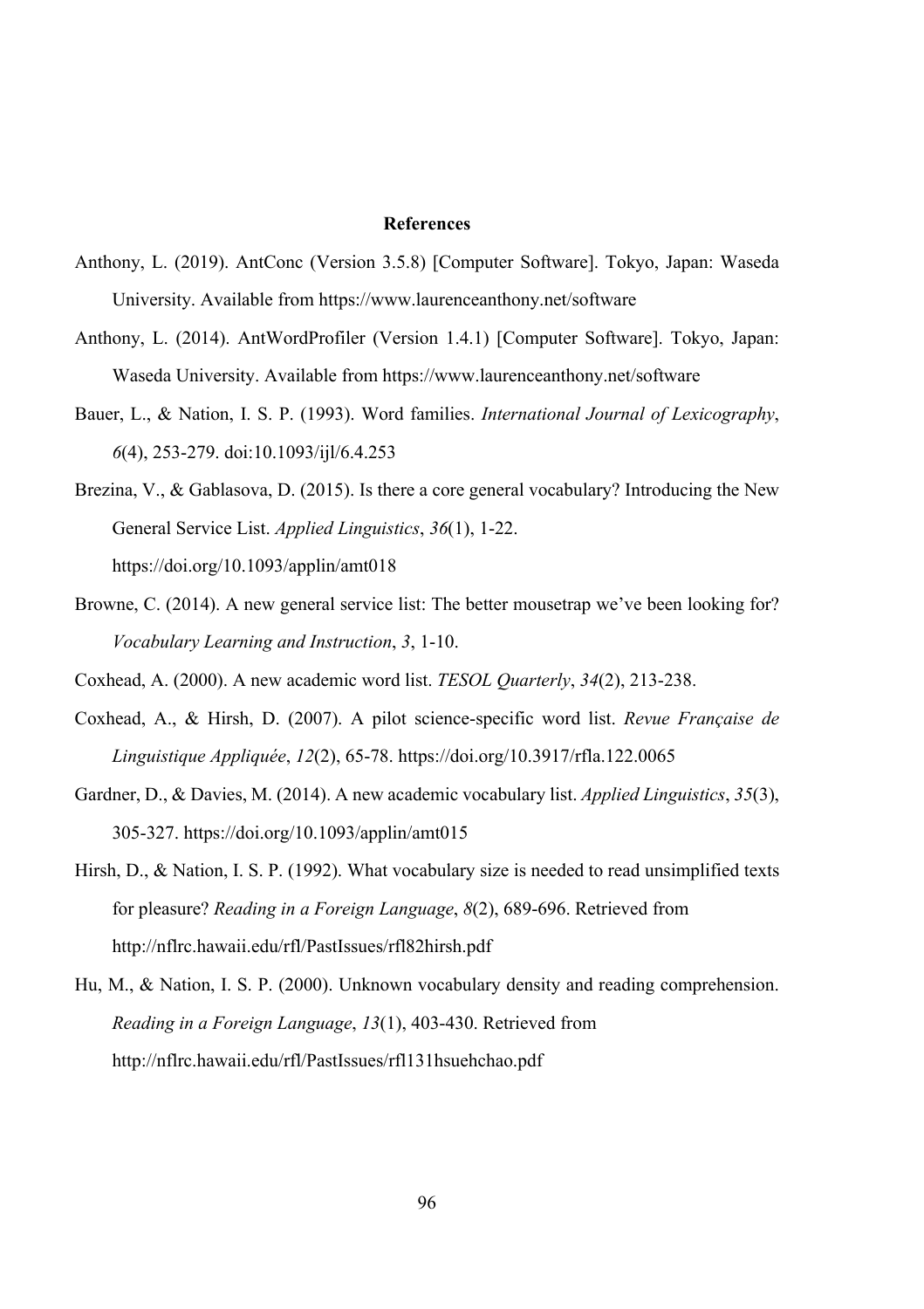- Hsu, W. (2013). Bridging the vocabulary gap for EFL medical undergraduates: The establishment of a medical word list. *Language Teaching Research*, *17*(4), 454-484. http://dx.doi.org/10.1177/1362168813494121
- Laufer, B. (1989). What percentage of text-lexis is essential for comprehension? In C. Lauren & M. Nordman (Eds.), *Special language: From humans thinking to thinking machines* (pp. 316-323). Clevedon, UK: Multilingual Matters.
- Lei, L. & Liu, D. (2016). A new medical academic word list: A corpus-based study with enhanced methodology. *Journal of English for Academic Purposes*, *22*, 42-53. https://doi.org/10.1016/j.jeap.2016.01.008
- McLean, S. (2018). Evidence for the adoption of the flemma as an appropriate word counting unit. *Applied Linguistics*, *39*(6), 823-845. https://doi.org/10.1093/applin/amw050
- Nation, I. S. P. (2017). The BNC/COCA Level 6 word family lists (Version 1.0.0) [Data file]. Available from http://www.victoria.ac.nz/lals/staff/paul-nation.aspx
- Nation, I. S. P. (2016). *Making and using word lists for language learning and testing*. Amsterdam: John Benjamins.
- Nation, I. S. P., & Webb, S. (2011). *Researching and analyzing vocabulary.* Boston, MA: Heinle Cengage Learning.
- Webb, S., & Rodgers, M. P. H. (2009). The lexical coverage of movies. *Applied Linguistics*, *30*(3), 407-427. https://doi.org/10.1093/applin/amp010
- Ward, J. (2009). A basic engineering English word list for less proficiency foundation engineering undergraduates. *English for Specific Purposes*, *28*, 170-182. https://doi.org/10.1016/j.esp.2009.04.001
- Ward, J., & Chuenjundaeng, J. (2009). Suffix knowledge: Acquisition and applications. System, *37*, 461-469. https://doi.org/10.1016/j.system.2009.01.004